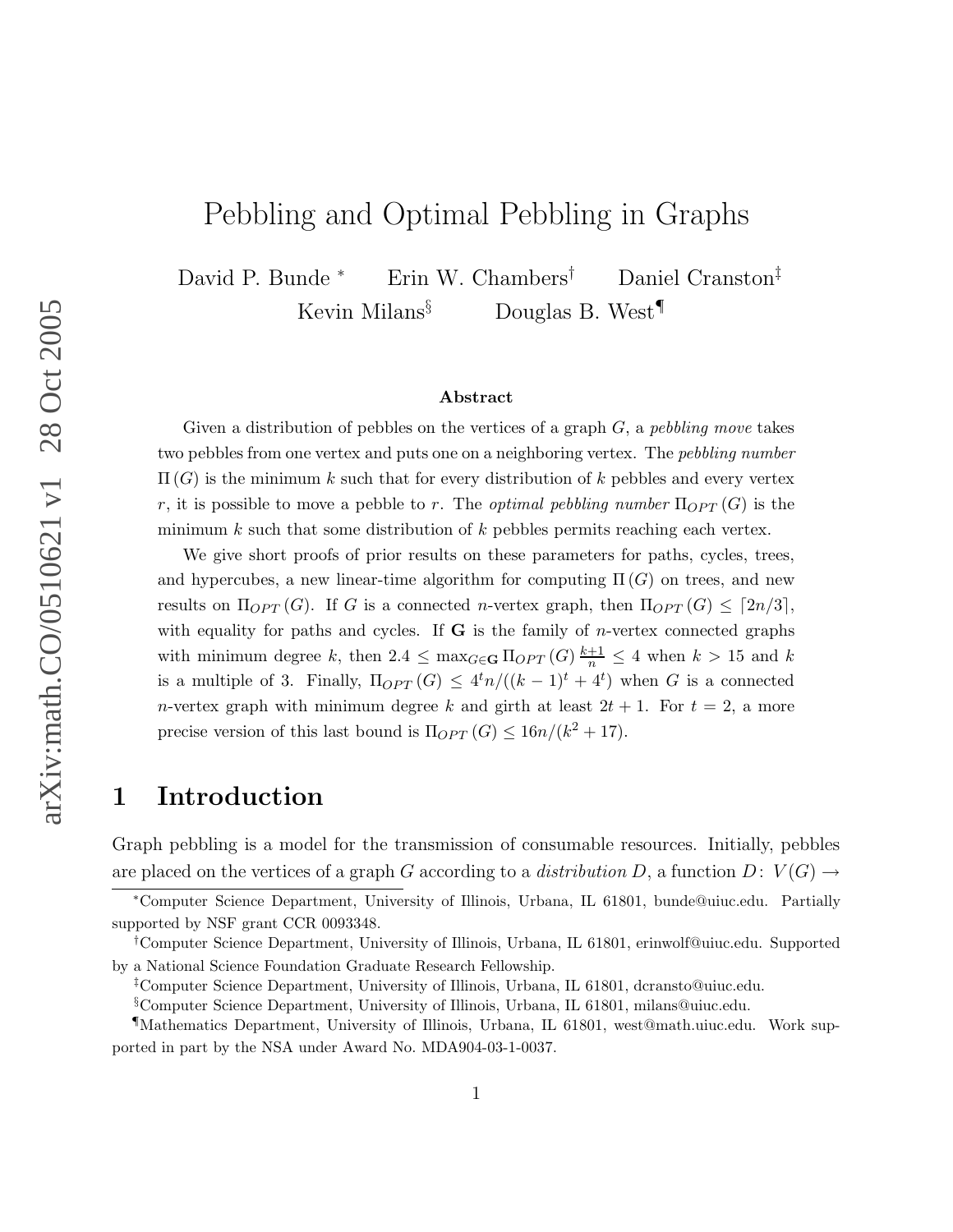$\mathbb{N} \cup \{0\}$ . A pebbling move from a vertex v to a neighbor u takes away two pebbles at v and adds one pebble at u. Before the move, v must have at least two pebbles. A pebbling sequence is a sequence of pebbling moves.

Given a distribution and a "root" vertex  $r$ , the task is to put a pebble on  $r$ . A distribution D is r-solvable (and r is reachable under D) if r has a pebble after some (possibly empty) pebbling sequence starting from D. For a graph G, let  $\Pi(G, r)$  be the least k such that every distribution of k pebbles on G is r-solvable. A distribution D is *solvable* if every vertex is reachable under D. The pebbling number of a graph G, denoted  $\Pi(G)$ , is the least k such that every distribution of k pebbles on G is solvable. The *optimal pebbling number* of  $G$ , denoted  $\Pi_{OPT}(G)$ , is the least k such that some distribution of k pebbles is solvable.

Graph pebbling originated in efforts of Lagarias and Saks to shorten a result in number theory. A survey by Hurlbert [\[7\]](#page-25-0) describes this history and summarizes early results. Hurlbert introduced a useful generalization. A distribution D is  $m$ -fold r-solvable (and r is m-reachable under D) if r has at least m pebbles after some (possibly empty) pebbling sequence. A distribution D is m-fold solvable if every vertex is m-reachable under D. When  $m = 2$ , we say that an m-fold solvable distribution is *doubly solvable*.

Moews [\[9\]](#page-25-1) developed several useful tools for computing pebbling numbers. (An unpublished longer version of the paper [\[9\]](#page-25-1) appears on his webpage [\[11\]](#page-25-2).) We call the first of these tools the *Weight Argument*, which we express here for m-fold solvability. Given a root r and distribution D, let  $a_{i,r}$  be the total number of pebbles on vertices at distance i from r. A pebbling move cannot increase the sum  $\sum_{i\geq 0} a_{i,r} 2^{-i}$ . Therefore, m-fold r-solvability of D requires the *weight inequality*  $\sum_{i\geq 0} a_{i,r} 2^{-i} \geq m$ .

Our other main tool is that when each pebbling move is represented by a directed edge from the vertex losing pebbles to the vertex gaining a pebble, no directed cycle is needed. If  $r$  is reachable using moves containing a cycle, then also  $r$  is reachable using a proper subset of these moves. In particular, if a distribution is r-solvable, then r is reachable without moving a pebble in both directions along any edge.

To make this precise, say that a directed multigraph H is *orderable* under a distribution D if some linear ordering  $\sigma$  of  $E(H)$  is a valid pebbling sequence starting from D. For such D and H, the balance of a vertex v is  $d_H^-(v) + D(v) - 2d_H^+(v)$ , where  $d_H^-(v)$  and  $d_H^+(v)$  are the indegree and outdegree of v under H. When H is orderable under D (by  $\sigma$ ), each vertex has nonnegative balance, since the balance is the number of pebbles at v after applying  $\sigma$ . The No-Cycle Lemma states that if H is orderable under D, then it has an acyclic subgraph  $H'$  such that  $H'$  is orderable under  $D$  and gives balance to each vertex at least as large as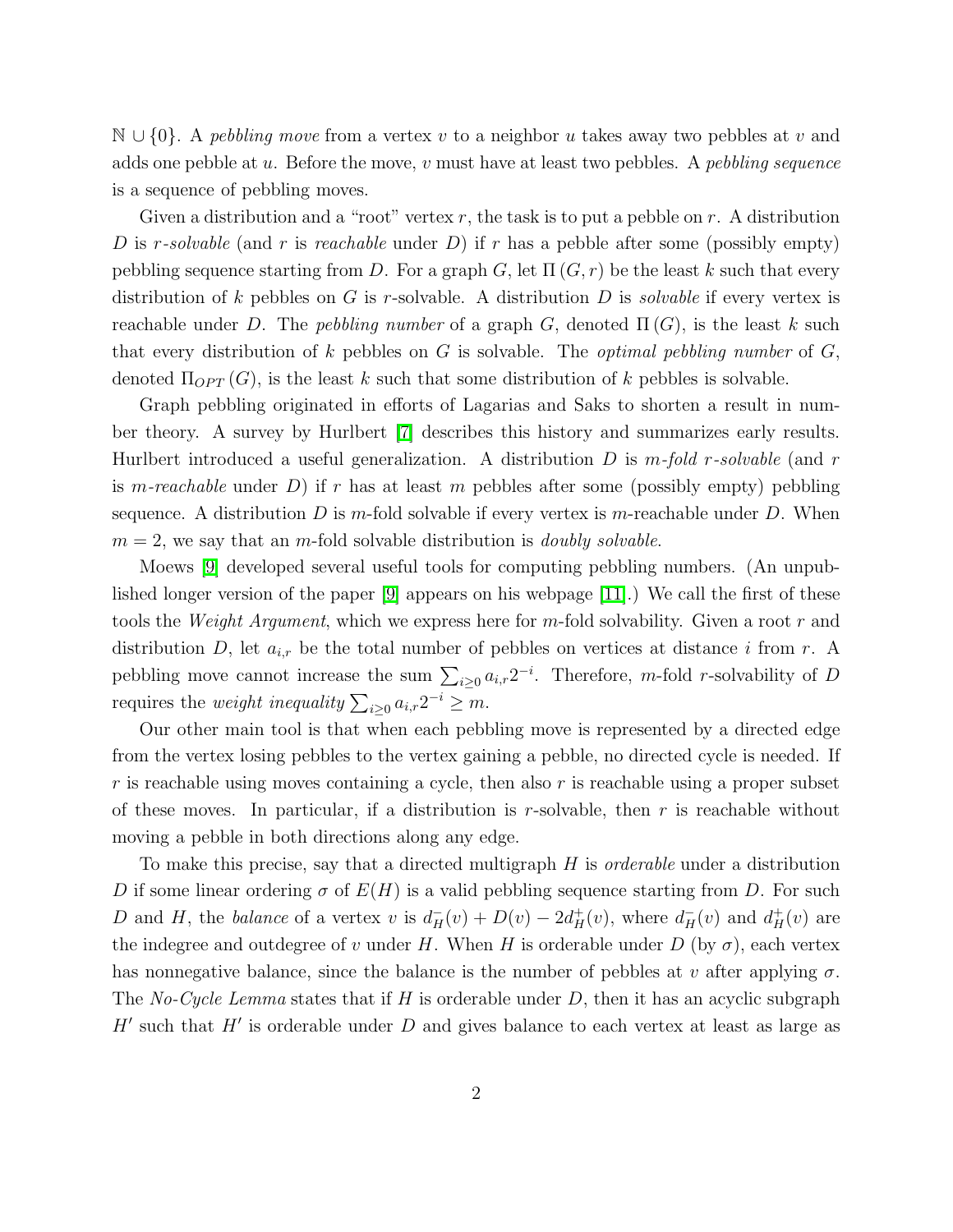does H. The lemma was proved in  $\vert 3 \vert$  and earlier in  $\vert 9 \vert$  and has a short proof in  $\vert 8 \vert$ .

The pebbling number is known exactly for some special graphs. Moews [\[9\]](#page-25-1) observed that a distribution on a path rooted at its end is solvable if and only if the weight inequality holds; thus  $\Pi(P_n) = 2^{n-1}$  for the *n*-vertex path  $P_n$ , since each pebble contributes weight at least  $2^{-(n-1)}$ . The *n*-vertex cycle  $C_n$  is more complicated; Pachter et al [\[12\]](#page-25-5) proved that  $\Pi(C_{2k}) = 2^k$  and  $\Pi(C_{2k+1}) = 2\left\lfloor 2^{k+1}/3 \right\rfloor + 1$ . For the k-dimensional hypercube  $Q_k$ , Chung [\[4\]](#page-25-6) proved that  $\Pi(Q_k) = 2^k$ . For a rooted tree, Moews [\[9\]](#page-25-1) showed how to calculate the pebbling number from decompositions into paths. For general graphs, Milans and Clark [\[8\]](#page-25-4) showed that recognizing  $\Pi(G) \leq k$  is a  $\Pi_2^{\text{P}}$ -complete problem, meaning that it is complete for the class of languages computable in polynomial time by coNP machines equipped with an oracle for an NP-complete language.

Study of the optimal pebbling number began with the result of Pachter et al [\[12\]](#page-25-5) that  $\Pi_{OPT}(P_n) = [2n/3]$ . Moews [\[10\]](#page-25-7) proved that  $(4/3)^k \leq \Pi_{OPT}(Q_k) \leq (4/3)^{k+O(\log k)}$  and proved a related result for  $\Pi_{OPT}$  on cartesian product graphs. Milans and Clark [\[8\]](#page-25-4) proved that computing  $\Pi_{OPT}$  is NP-hard on arbitrary graphs.

In this paper, we present several new results (mostly on optimal pebbling) and simpler proofs for some previously-known results. The proofs are simple due to lemmas that restrict the form of pebble distributions that need to be considered. These lemmas and another lower-bound technique for optimal pebbling comprise our main contribution. Our undirected graphs are simple and connected. We use  $V(G)$  and  $E(G)$  to denote the vertex set and edge set of a graph G, with sizes  $n(G)$  and  $e(G)$ .

For the pebbling number, we give another proof of the result of Moews [\[9\]](#page-25-1) on calculating  $\Pi(T, r)$  from a particular decomposition of a tree T into paths. We extend his result to give a linear-time algorithm for computing  $\Pi(T)$ . Also, we give short proofs of the results of Pachter et al [\[12\]](#page-25-5) that  $\Pi(C_{2k}) = 2^k$  and  $\Pi(C_{2k+1}) = 2|2^{k+1}/3| + 1$ .

Our approach (especially for paths and cycles), relies on a precise version of the following intuition. For distributions with  $k$  pebbles, the hardest ones to make solvable are concentrated on one or two vertices, while the easiest ones are spread over many vertices. Thus to determine  $\Pi(G)$  we consider concentrated distributions, while to determine  $\Pi_{OPT}(G)$  we consider "smooth" distributions.

For optimal pebbling, the *Smoothing Lemma* is that for each graph a solvable distribution of minimum size exists with at most two pebbles on each vertex of degree at most 2. This leads to a simpler proof of the result of Pachter et al [\[12\]](#page-25-5) that  $\Pi_{OPT}(P_n) = [2n/3]$  and a proof that  $\Pi_{OPT}(C_n) = [2n/3]$ . (We recently learned that Friedman and Wyels [\[6\]](#page-25-8) have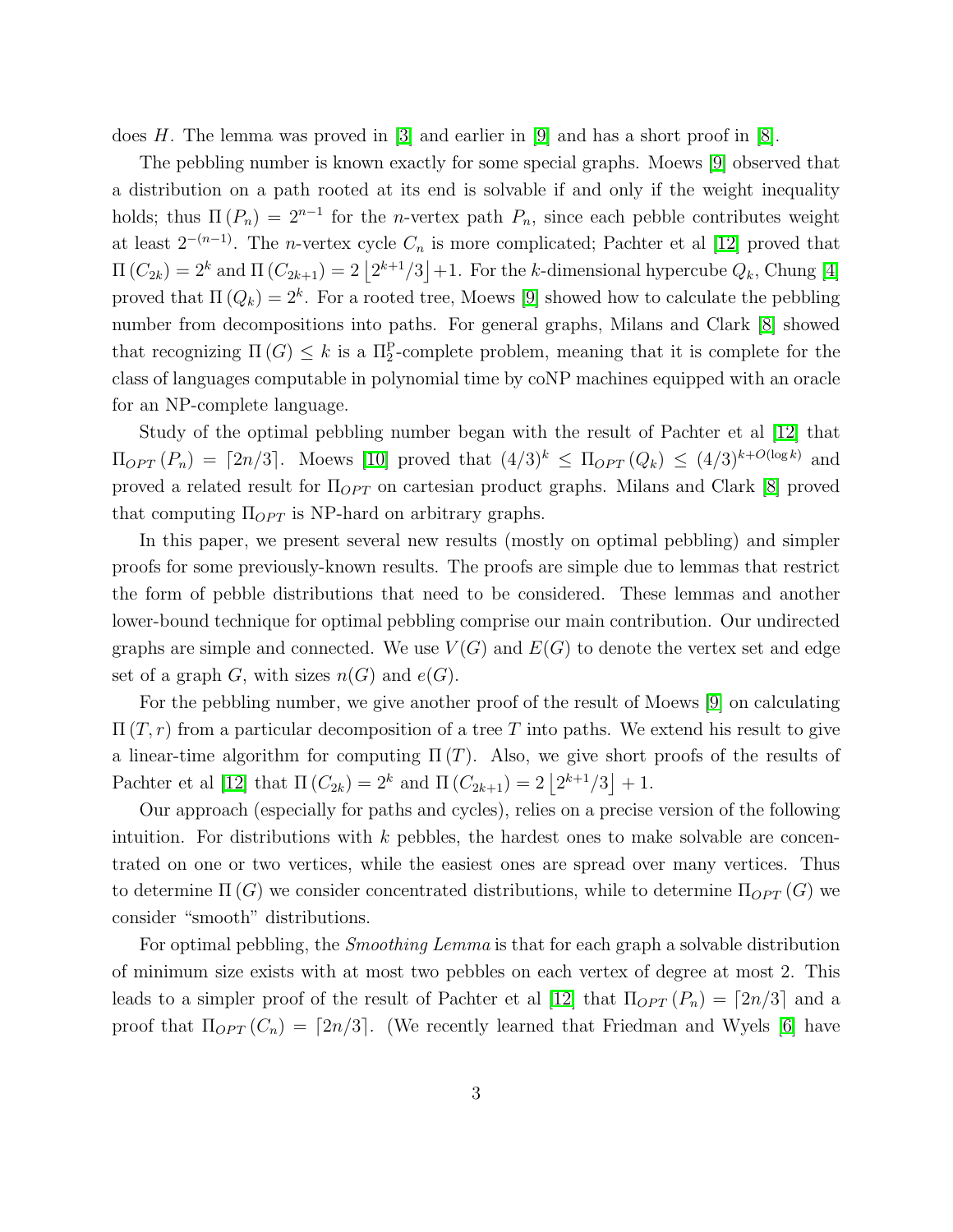obtained another short derivation of  $\Pi_{OPT}(P_n)$  different from ours, and like us they adapted those ideas to compute  $\Pi_{OPT}(C_n)$ .

We also show that  $\Pi_{OPT}(T) \leq [2n/3]$  for every *n*-vertex tree T, which immediately yields  $\Pi_{OPT}(G) \leq [2n/3]$  for every connected *n*-vertex graph G, and we give a short proof of the result of Moews [\[10\]](#page-25-7) that  $\Pi_{OPT}(Q_k) \geq (4/3)^k$ .

Let G be a connected *n*-vertex graph with minimum vertex degree k. Czygrinow [\[5\]](#page-25-9) observed that  $\Pi_{OPT}(G) \leq 4\frac{n}{k+1}$ . We construct families of such graphs with  $\Pi_{OPT}(G) \geq 2\frac{n}{k+1}$ .  $k+1$ for all k and with  $\Pi_{OPT}(G) \geq (2.4 - \frac{24}{15k+5})\frac{n}{k+1}$  when k is divisible by 3. These results use another lower-bound technique, the simplest version of which is that if  $G$  is obtained from H by collapsing sets of vertices into single vertices, then  $\Pi_{OPT}(H) \geq \Pi_{OPT}(G)$ .

We obtain tighter bounds when we further restrict  $G$  to have girth (minimum cycle length) at least  $2t + 1$ . Suppose that  $k \geq 3$  and  $t \geq 2$ , but exclude the case  $(k, t) = (3, 2)$ . Letting  $c_k(t) = 1 + k \sum_{i=1}^t (k-1)^{i-1}$  and  $c'(t) = (4^t - 2^{t+1}) \frac{t}{t-1}$  $\frac{t}{t-1}$ , we prove that  $\Pi_{OPT}(G) \leq$  $4<sup>t</sup>n/(c<sub>k</sub>(t)+c'(t))$ . When G has girth at least 5, this yields  $\Pi_{OPT}(G) \leq \frac{16n}{k^2+1}$  $\frac{16n}{k^2+17}$ . Among graphs with girth 4, we show that  $\Pi_{OPT}(C_m \square K_2) = \Pi_{OPT}(P_m \square K_2) = m$  when  $m \geq 3$  (except  $m + 1$  when  $m = 5$ , where  $\Box$  denotes cartesian product (see Section [6\)](#page-19-0). The same bound holds also for the graph consisting of a  $2m$ -cycle with chords added joining opposite vertices.

Our results on pebbling number of trees and pebbling number of cycles appear in Sections [2](#page-3-0) and [3,](#page-7-0) respectively. The final three sections discuss optimal pebbling number and present the new results. In addition to the results mentioned above, we pose the question of whether every connected *n*-vertex graph with minimum degree at least  $3$  has optimal pebbling number at most  $\lceil n/2 \rceil$ .

### <span id="page-3-0"></span>2 Pebbling Number of Trees

Moews [\[9\]](#page-25-1) showed how to compute the pebbling number of a tree from a decomposition into paths. In this section, we prove this more simply and show how to find an optimal decomposition in linear time.

A partition of the edge set of a tree is a path partition if each set in the partition is a (directed) path when all edges are directed toward a root r. The length list of a path partition is the list of path lengths in nonincreasing order. A path partition majorizes another if its length list is larger than the other's in the first position where they differ. Majorization is a linear (lexicographic) order on length lists, but distinct path partitions may have length lists that are the same. A path partition with root r is r-optimal if it is not majorized by any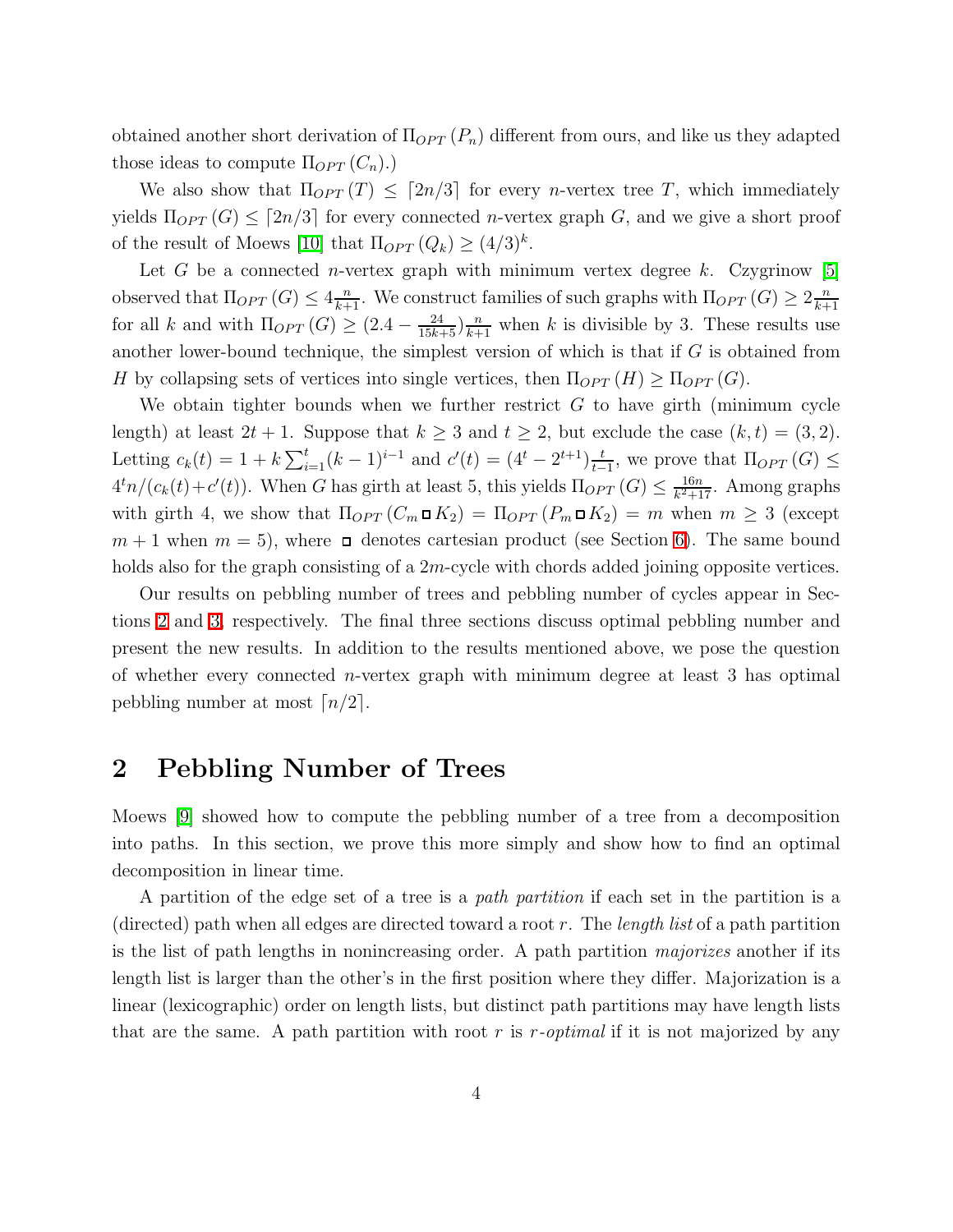other path partition with root r. It is *optimal* if it is not majorized by any path partition with any root. We use *leaf* to describe a vertex of degree 1 in any graph.

<span id="page-4-0"></span>Moews [\[9\]](#page-25-1) showed how to determine  $\Pi(T, r)$  from an optimal path partition of a tree T rooted at a vertex r. Our proof is shorter and simpler.

**Theorem 1** (Moews [\[9\]](#page-25-1)). If the length list of an r-optimal path partition of tree T with root r is  $l_1, \ldots, l_m$ , then

$$
\Pi(T,r) = \left(\sum_{i=1}^{m} 2^{l_i}\right) - m + 1.
$$

**Proof.** We have observed r-solvability never requires moving pebbles in both directions along an edge. Thus in a tree we may direct all edges toward the root and move pebbles only in that direction. Let  $\mathcal L$  be an optimal path partition of a tree T rooted at r, and let  $(l_1, \ldots, l_m)$  be the length list of  $\mathcal{L}$ .

Lower Bound. We construct a non-r-solvable distribution with  $\sum_{i=1}^{m} (2^{l_i} - 1)$  pebbles. If some path in  $\mathcal L$  starts at a nonleaf vertex, then another path ends there, and they combine to produce a path partition majorizing  $\mathcal L$ . Hence in  $\mathcal L$  each path begins at a leaf. For each path of length  $l_i$  in  $\mathcal{L}$ , we put  $2^{l_i}-1$  pebbles on the starting leaf. Now no pebble can be the first pebble to reach the end of the path in  $\mathcal L$  on which it starts. Hence pebbles never reach the end or move off their starting path in  $\mathcal{L}$ . In particular, no pebble can reach r.

Upper Bound. We show that every distribution with more than  $\left(\sum_{i=1}^m 2^{l_i}\right) - m$  pebbles is r-solvable, using a weight function based on  $\mathcal{L}$ . Let  $P_i$  be the path in  $\mathcal{L}$  corresponding to length  $l_i$ . Given a distribution D, let  $a_{i,j}$  be the number of pebbles on  $P_i$  at distance j from the end. Let  $w_i(D) = 2^{l_i} \sum_{j=1}^{l_i} a_{i,j} 2^{-j}$ , and let  $w(D) = \sum_{i=1}^{m} w_i(D)$ .

The function  $w_i(D)$  differs from the standard weight function on a path in two ways: we multiply by an extra factor of  $2^{l_i}$ , and we sum over  $j \geq 1$  rather than  $j \geq 0$ . We sum over  $j \geq 1$  because the end of  $P_i$  is inside a longer path (or is r); we avoid counting pebbles twice. The factor of  $2^{l_i}$  ensures that moves toward r do not decrease the total weight.

A path  $P_i$  in  $\mathcal L$  is full under distribution D if  $w_i(D) \geq 2^{l_i}$ . If  $P_i$  is full, then we can move a pebble along  $P_i$  to its end, where it will be on r or contribute to the weight of a path that extends closer to r. Each move within a path does not change the total weight. When a pebble moves from  $P_i$  to  $P_{i'}$ , the weight decreases by  $2 \cdot 2^{l_i-1}$  and increases by  $2^{l_{i'}-j}$ , where j is the distance from the new location to the end of  $P_{i'}$ . If  $l_i > l_{i'} - j$ , then  $P_i$  can replace the beginning of  $P_{i'}$  to produce a path partition majorizing  $\mathcal{L}$ ; the optimality of  $\mathcal{L}$  prevents this. Hence  $l_i \leq l'_i - j$ , and moving a pebble from  $P_i$  to  $P_{i'}$  does not decrease the weight.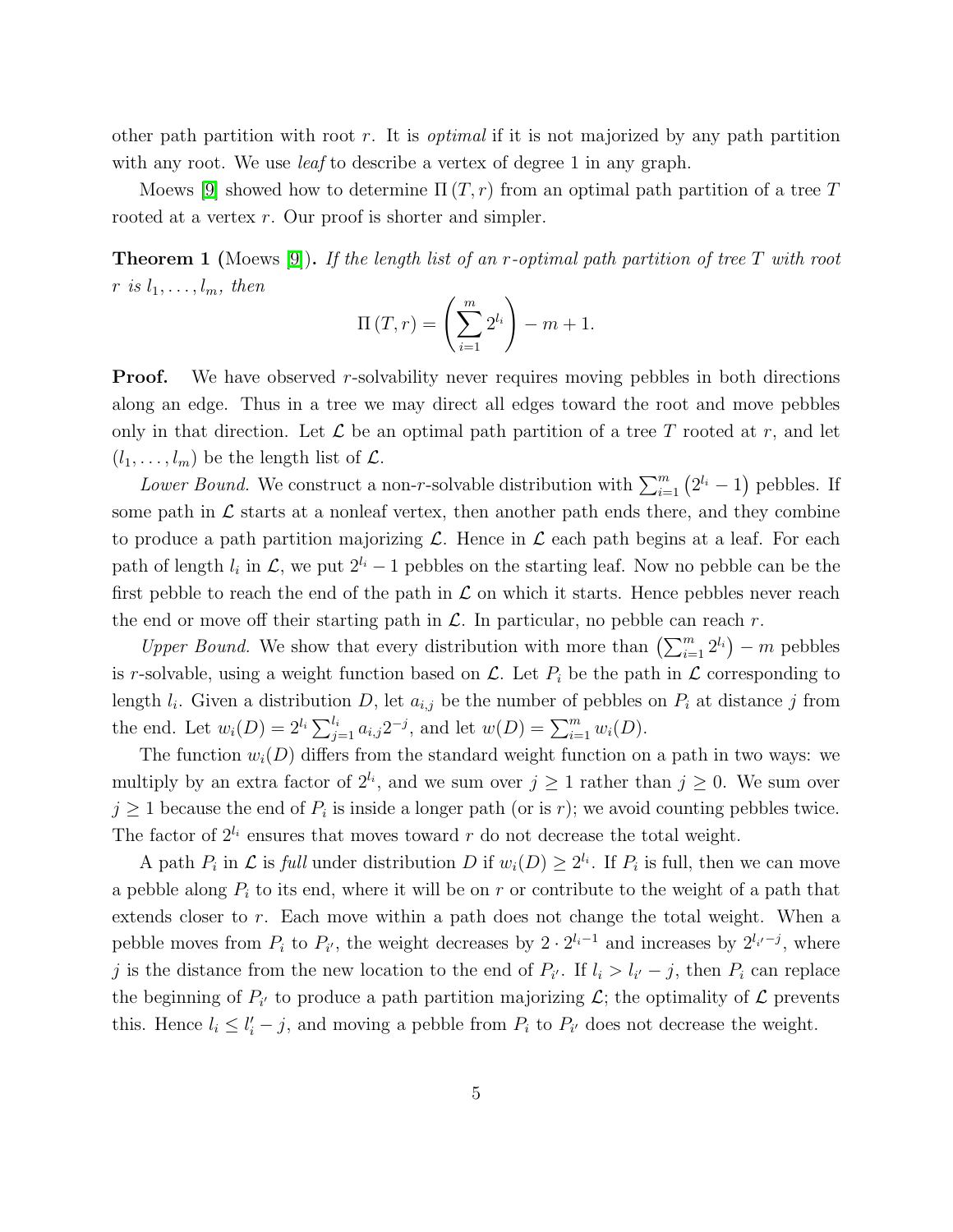Given an optimal path partition with lengths  $l_1, \ldots, l_m$ , let D be a distribution under which r is not reachable. If D has more than  $\sum_{i=1}^{m} (2^{l_i} - 1)$  pebbles, then by the pigeonhole principle some path is full, since each pebble not on r contributes at least 1 to the weight of the tree. We have shown that no move toward  $r$  decreases the total weight, except when a pebble is moved onto  $r$  and no longer contributes. Every pebbling sequence terminates, since each move reduces the total number of pebbles. Since the weight never decreases, the sequence can only terminate by moving a pebble onto r.  $\Box$ 

In his survey [\[7\]](#page-25-0), Hurlbert attributes the corollary to Moews.

<span id="page-5-0"></span>**Corollary 2.** If the length list of an optimal path partition of tree T is  $l_1, \ldots, l_m$  then

$$
\Pi(T) = \sum_{i=1}^{m} 2^{l_i} - m + 1.
$$

**Proof.** Since exponentiation is a convex function, the formula in Theorem [1](#page-4-0) is maximized by an r-optimal path partition. Also  $\Pi(T) = \max_{r \in V(T)} \Pi(T, r)$ . Hence the claim follows from Theorem [1.](#page-4-0)  $\Box$ 

The difficulty in applying Corollary [2](#page-5-0) is in finding an optimal path partition. Given a root, a natural idea is to select a longest path greedily and iterate. Although this works, it disconnects the tree, leaving awkward bookkeeping details. The inductive proof is simpler if we peel away shorter paths first. A peripheral vertex in a tree is an endpoint of a longest path. A *branch vertex* in a tree is a vertex of degree at least 3. An  $x, y$ -path in a graph is a path with endpoints  $x$  and  $y$ .

**Theorem 3.** There is a linear-time algorithm to compute the pebbling number of trees. In particular, if r is an endpoint of a longest path in T, then  $\Pi(T, r) = \Pi(T)$ , and any longest path to r can be chosen as a path in an r-optimal path partition.

**Proof.** In a tree, the vertices at greatest distance from a vertex x are endpoints of a longest path. Hence a single breadth-first search from an arbitrary vertex finds a peripheral vertex r. Another breadth-first search from r finds a longest path  $R$ , ending at another vertex  $r'$ .

With R chosen, another breadth-first search computes distances from R. We find an r-optimal path partition using these distances. The partition will have  $R$  as a path, and it will be both r-optimal and r'-optimal. We view all edges off  $R$  as directed toward  $R$ .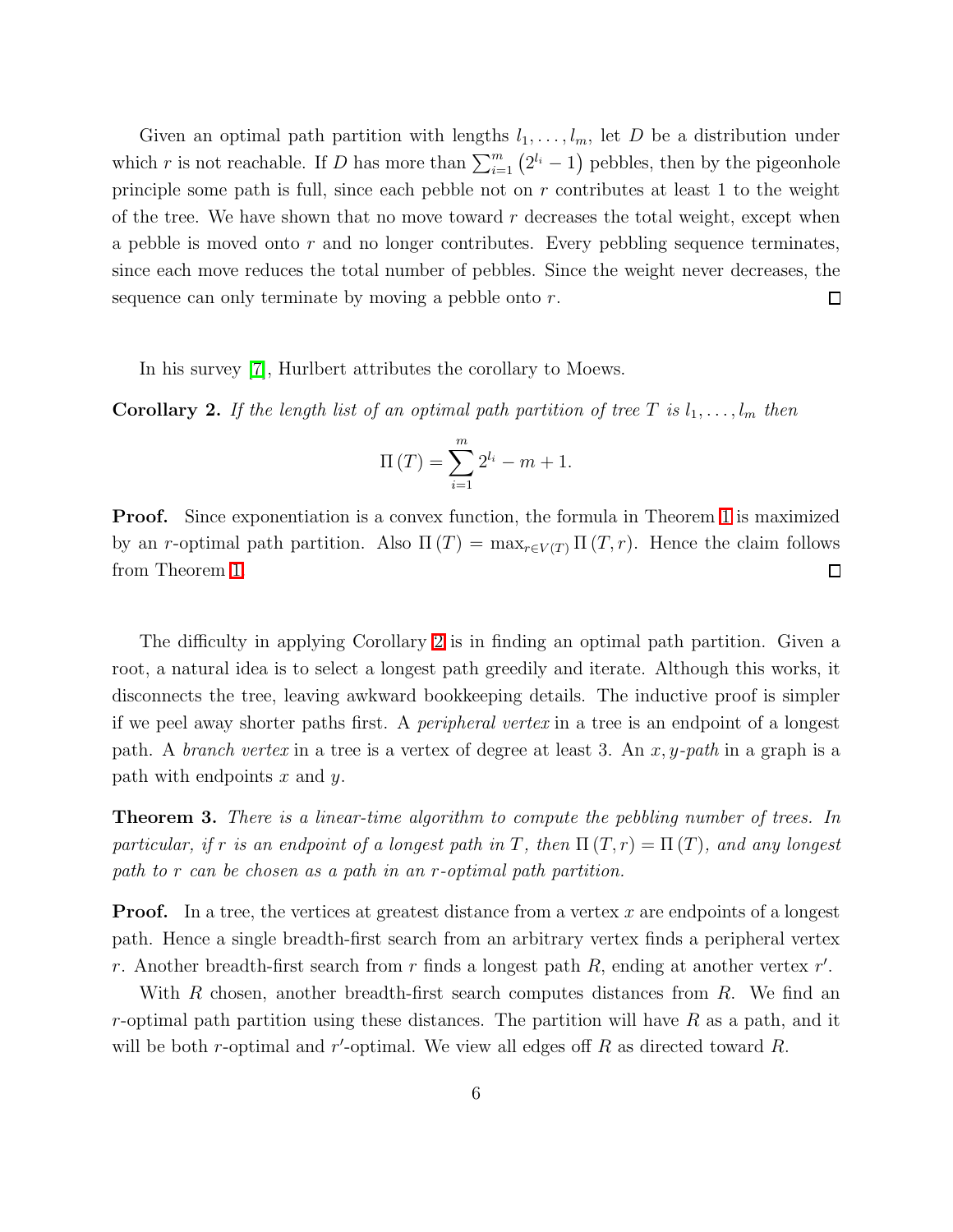Suppose that R is not all of T. Iteratively, we select a leaf x closest to R among the leaves that remain in the tree. Let y be the closest branch vertex to x in T; vertex y is well-defined. Since R is a longest path, y cannot be r or r'. Let P be the x, y-path in T. Put P into the path partition and delete P from the tree, leaving only the endpoint  $y$ . When the remaining tree is just  $R$ , it becomes the last path in the partition. (We can pause the computation of distances from  $R$  each time a leaf is found and extract  $P$  then.)

We prove, by induction on the number of vertices outside  $R$ , that the path  $P$  deleted at each step lies in an r-optimal path partition of the tree remaining at that step. By the majorization criterion, the path  $P'$  containing x in an r-optimal path partition  $\mathcal L$  contains all of P. If P' continues past y, then some path  $Q$  in  $\mathcal L$  ends at y. We have observed that  $Q$ starts at a leaf, so  $Q$  is at least as long as  $P$ , by the choice of  $x$ .

Let  $Q'$  be the union of  $Q$  and the part of  $P'$  after y. Let  $\mathcal{L}'$  be the partition obtained from  $\mathcal L$  by replacing  $P'$  and  $Q$  with  $P$  and  $Q'$ . Now  $P$  and  $Q'$  are shortest and longest, respectively, among  $\{P, P', Q, Q'\}$ . If Q is longer than P, then  $\mathcal{L}'$  majorizes  $\mathcal{L}$ . Otherwise,  $\mathcal{L}'$  and  $\mathcal{L}$  have the same length list; hence  $\mathcal{L}$  is an r-optimal path partition containing P.

Thus P occurs in an r-optimal path partition  $\mathcal{L}$ . The remainder of  $\mathcal{L}$  is an r-optimal path partition of the remaining tree T'. Distances from R are the same in T' as in T. By the induction hypothesis, the remainder of the algorithm produces an r-optimal path partition of  $T'$  that contains R. It combines with P to yield the desired path partition of T.

The partition we have produced is also  $r'$ -optimal, since the computation is the same when viewed from  $r'$  (distances from  $R$  are the same).

Since we have found an  $r$ -optimal path partition containing a longest path, the length list of a globally optimal path partition must include the longest path length. Hence  $\Pi(T)$ equals  $\Pi(T, r)$  for some peripheral vertex r.

We show next that the procedure produces the same length list from each peripheral vertex. When  $r$  and  $r'$  are the endpoints of a longest path  $R$ , we showed that  $r$ -optimal and  $r'$ -optimal path partitions have the same length list. When  $R'$  is another longest path from  $r'$ , the algorithm would again produce an  $r'$ -optimal path partition. Since the lexicographic order is linear, all r'-optimal path partitions have the same length list.

Since every longest path in a tree contains the center of the tree, if the path joining two peripheral vertices is not a longest path, then each is an endpoint of a longest path to one other peripheral vertex. Hence one can move from one peripheral vertex to any other by at most two instances of "move to the opposite end of a longest path". Therefore, all peripheral vertices have the same optimal length list.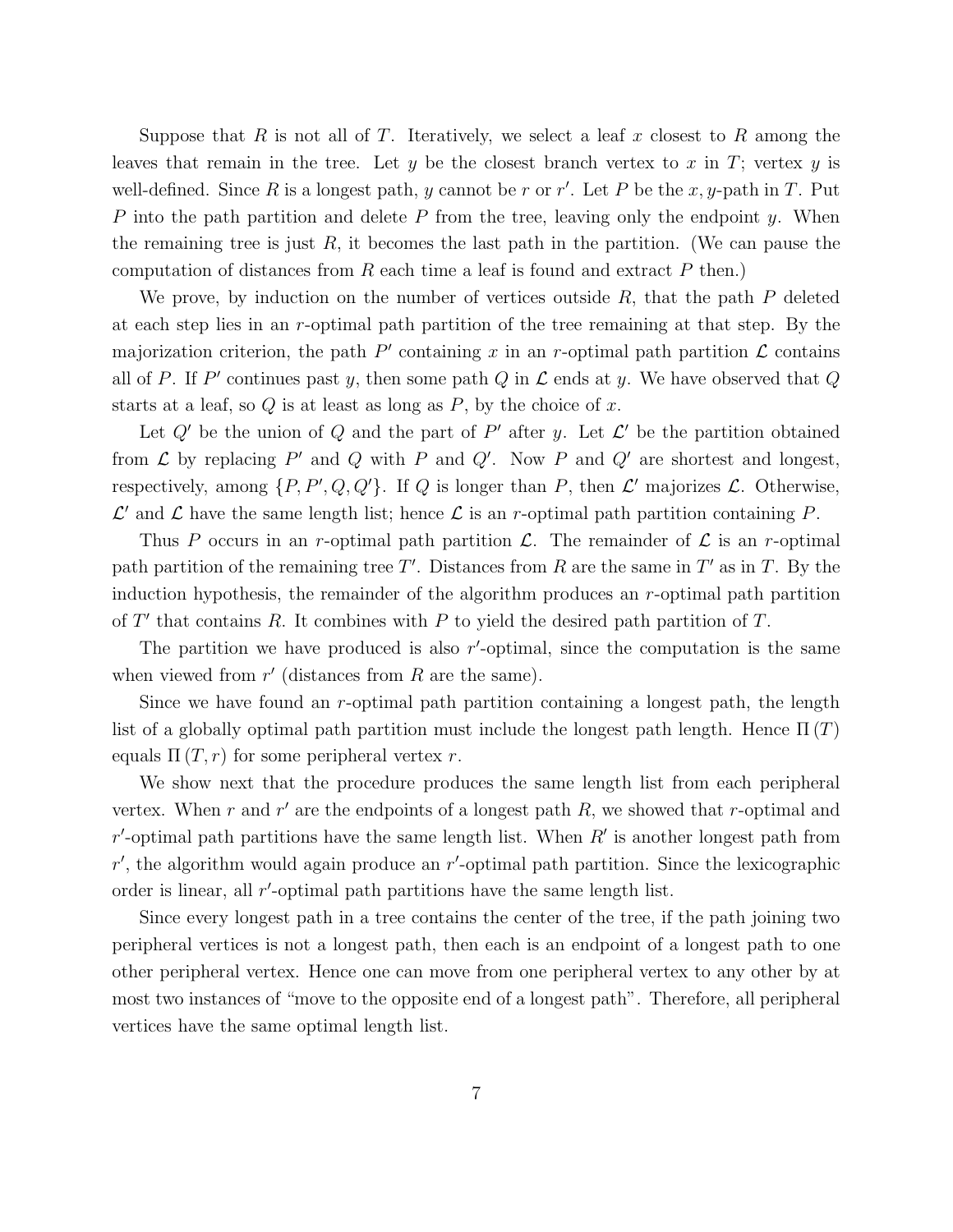Because an optimal path partition must contain a longest path and hence must be an r-optimal path partition for some peripheral vertex r, we conclude that  $\Pi(T) = \Pi(T, r)$  for each peripheral vertex r.  $\Box$ 

### <span id="page-7-0"></span>3 Pebbling Number of Cycles

Proving an upper bound on the pebbling number requires showing that each of a large number of distributions is solvable. The following lemma restricts the distributions that need to be considered. A *thread* in a graph  $G$  is a path whose vertices have degree 2 in  $G$ .

**Lemma 4** (Squishing Lemma). For a vertex r in a graph  $G$ , there is a non-r-solvable distribution of  $\Pi(G, r) - 1$  pebbles on G such that on each thread not containing r, all pebbles occur on just one vertex or on two adjacent vertices.

**Proof.** Let P be a thread in G. If a distribution has pebbles on only one vertex of P or on only two adjacent vertices of  $P$ , then we say that  $P$  is *squished*.

Let D be a distribution of  $\Pi(G, r) - 1$  pebbles that is not r-solvable. We transform D into a distribution of the same size such that every thread not containing  $r$  is squished. A squishing move removes 1 pebble from each of two vertices on a thread and puts 2 pebbles on some vertex between them on the thread. If some path  $P$  is not squished, then we can perform a squishing move on P. Each squishing move reduces the value of  $\sum_{p} 2^{-b(p)}$ , where the sum is over the set of pebbles on P and  $b(p)$  is the distance of pebble p from a fixed end of P. Thus a sequence of squishing moves must end by squishing  $P$ .

Let  $D'$  be the result of a squishing move applied to  $D$  on a thread of  $P$  not containing r; pebbles from y and z are moved to x between them. We show that if  $D'$  is r-solvable, then D is r-solvable. Let  $\sigma$  be a pebbling sequence from D' that reaches r. If  $\sigma$  never moves pebbles off x, then  $\sigma$  also reaches r from D. Hence we may assume that  $\sigma$  includes a move from x to a neighbor  $x'$ , which we may assume is toward y along P.

By the No-Cycle Lemma, we may assume that  $\sigma$  makes no move from  $x'$  to x. The two pebbles used to move from  $x$  to  $x'$  thus produce no more benefit than the one pebble that started on y in D; under D starts farther that  $x'$  in the only direction it can go. Also it cannot hurt to have the extra pebble on z. Thus  $D$  also is r-solvable.  $\Box$ 

The Squishing Lemma provides a short proof for the pebbling number of  $C_n$ .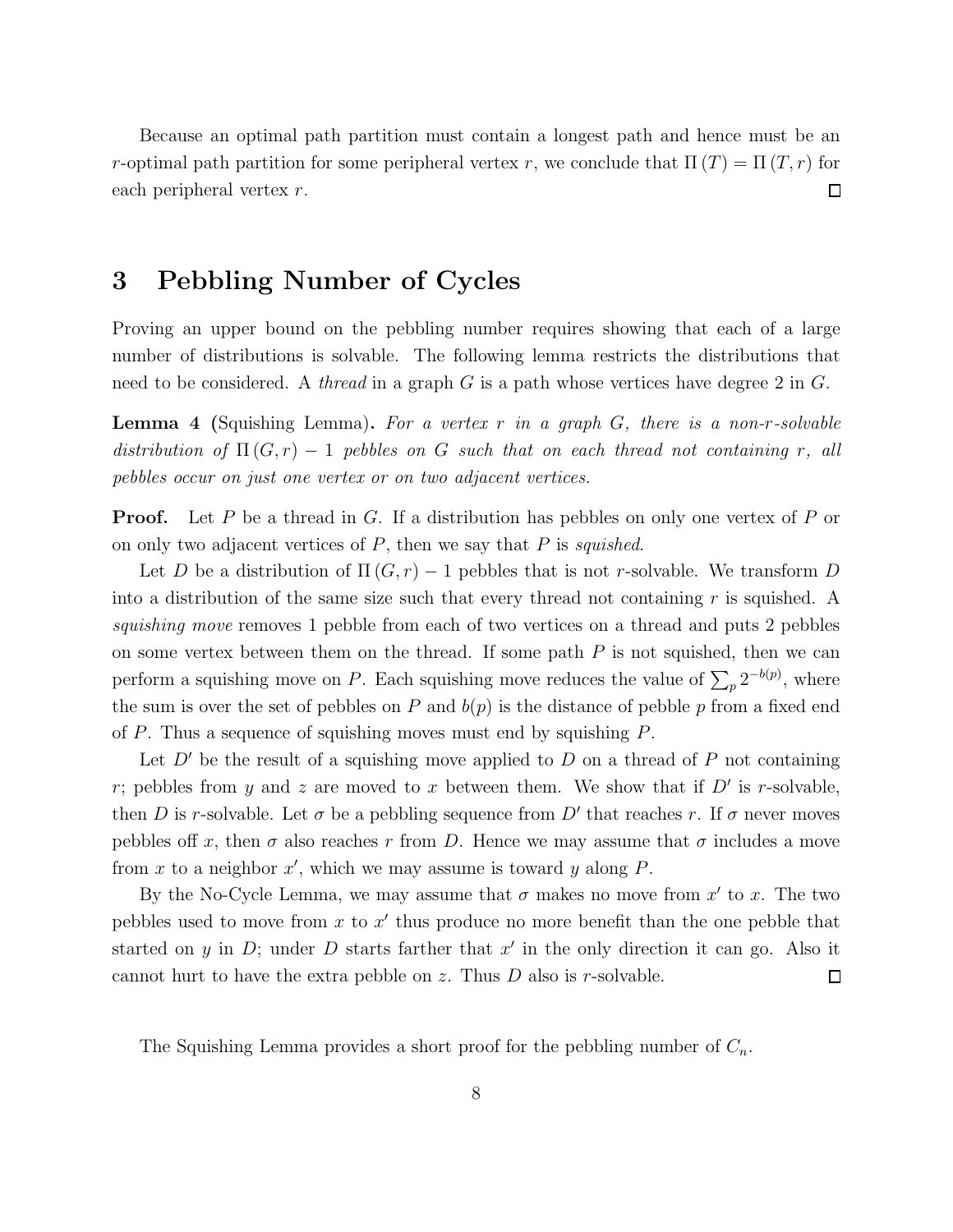**Theorem 5** (Pachter et al [\[12\]](#page-25-5)). The pebbling number of the cycle satisfies  $\Pi(C_{2k}) = 2^k$ and  $\Pi(C_{2k+1}) = 2\left\lfloor 2^{k+1}/3 \right\rfloor + 1$ .

**Proof.** Lower Bound. Given a root r in  $C_{2k}$ , a distribution with  $2^{k} - 1$  pebbles on the one vertex at distance k from r is not r-solvable. We show that in  $C_{2k+1}$ , a distribution with  $\lfloor 2^{k+1}/3 \rfloor$  pebbles on each of the two vertices at distance k from r is not r-solvable. One pile alone cannot move distance  $k$  to reach  $r$ . If we combine them first, moving half of one pile to the other, then the resulting pile has at most  $\frac{2^{k+1}-1}{3} + \frac{1}{2}$ 2  $2^{k+1}-1$  $\frac{1}{3}$  pebbles, since  $2^{k+1}$  is not divisible by 3. The sum is less than  $2^k$ , so again the pile cannot reach r.

Upper Bound. A distribution having  $2^k$  pebbles on some path of length k ending r is r-solvable, since  $\Pi(P_{k+1}) = 2^k$ . This suffices for most cases, since the Squishing Lemma allows us to restrict attention to distributions covering only one or two adjacent vertices. In  $C_{2k}$ , every two adjacent vertices lie together in a path of length k ending at r. This also holds for all cases in  $C_{2k+1}$  except when the two adjacent vertices are the two vertices s and  $s'$  at distance  $k$  from  $r$ .

In this case, with all the pebbles on  $\{s, s'\}$ , we move as many as possible from the vertex with fewer pebbles to the vertex with more pebbles. With  $m$  pebbles total and  $l$  in the smaller pile, the new pile has size at least  $m - l + \lfloor l/2 \rfloor$ . Since  $l \leq \lfloor m/2 \rfloor$  and  $m \geq 2 \lfloor 2^{l+1}/3 \rfloor + 1$ , we obtain a pile of size at least  $2^k$  at distance k from r, which suffices.  $\Box$ 

### 4 Optimal Pebbling Number

For optimal pebbling numbers, upper bounds are generally easier than lower bounds. For an upper bound, we give a distribution and show that it is solvable. For a lower bound, we must show that every distribution up to a certain size is not solvable.

The Smoothing Lemma plays the role for optimal pebbling that the Squishing Lemma plays for ordinary pebbling. The purpose again is to restrict the form of distributions we study to determine the value of the parameter. Instead of squishing pebbles together on a thread, we spread them out.

<span id="page-8-0"></span>When D is a distribution on a graph with a vertex  $v$  of degree 2, and  $v$  has at least three pebbles in  $D$ , a *smoothing move* from  $v$  changes  $D$  by removing two pebbles from  $v$  and adding one pebble at each neighbor of v. The case  $m = 2$  below will be used in Section [5.](#page-13-0)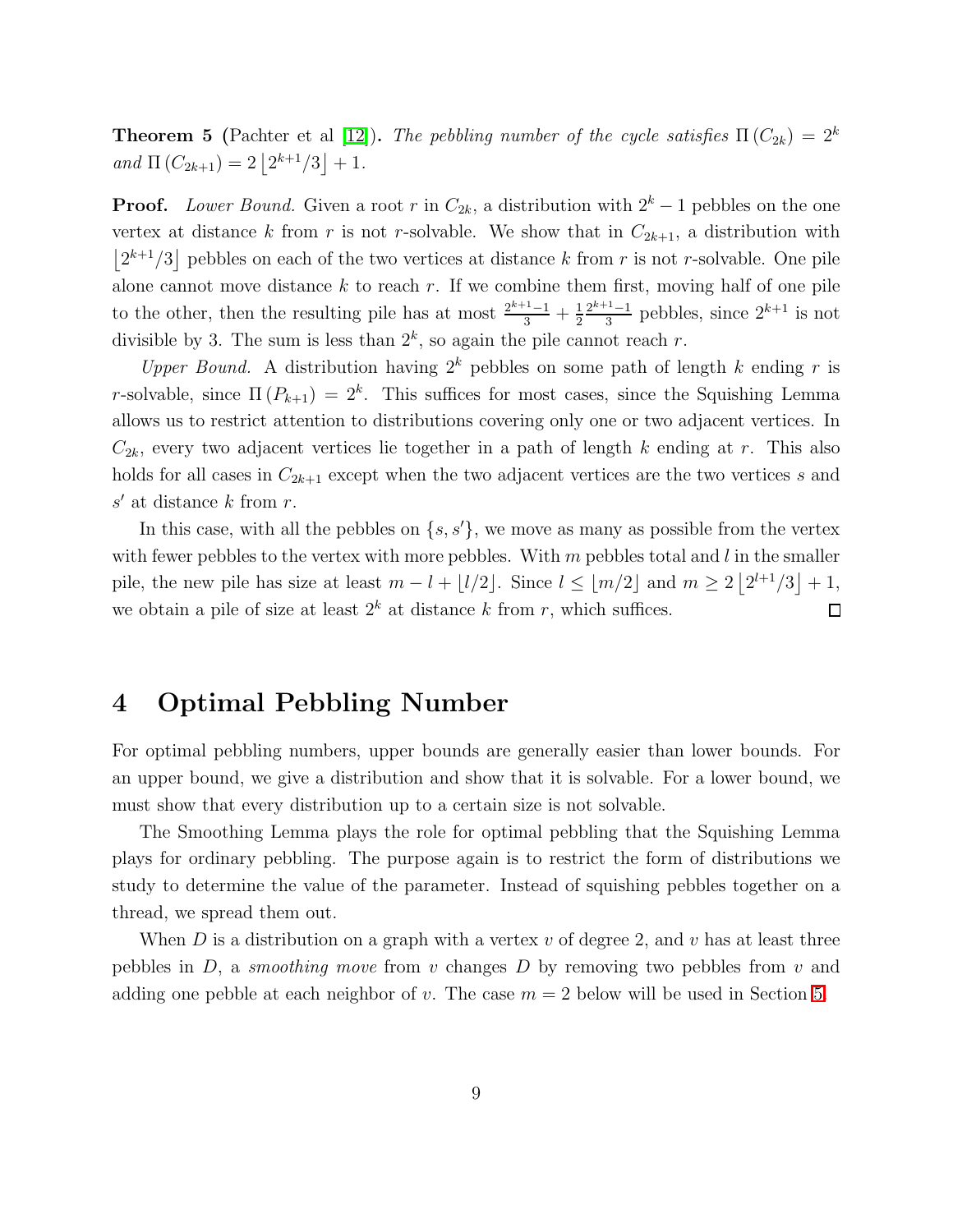**Lemma 6.** Let  $D$  be a distribution on a graph  $G$  with distinct vertices u and v, where v has degree 2. If  $D(v) \geq 3$ , and u is m-reachable under D, then u is m-reachable under the distribution  $D'$  obtained by making a smoothing move from v.

**Proof.** For any pebbling sequence  $\sigma$  starting from D, we form a sequence  $\sigma'$  from D'. If  $\sigma$ never makes a move from v, then we may set  $\sigma' = \sigma$ , since at each step there are at least as many pebbles at each vertex other than  $v$  when starting with  $D'$ .

If  $\sigma$  makes a move from v, then let  $\sigma'$  be the same as  $\sigma$  except that  $\sigma'$  skips the first such move. Having made that move,  $\sigma$  on D produces the same configuration as  $\sigma'$  on D', except that  $\sigma'$  on D' has an extra free pebble on one neighbor of v. We complete  $\sigma'$  using the rest of  $\sigma$  and have the same number of pebbles at each vertex as under  $\sigma$  from D, plus an extra pebble on one neighbor of v. (Since  $\sigma'$  mimics  $\sigma$ , we never use that extra pebble.)  $\Box$ 

<span id="page-9-0"></span>A distribution D is *smooth* if it has at most two pebbles on every vertex of degree 2 (so no smoothing move is possible). A vertex D is unoccupied under D if  $D(v) = 0$ .

**Lemma 7** (Smoothing Lemma). If G is connected and  $n(G) \geq 3$ , then G has a smooth minimal solvable distribution with all leaves unoccupied.

**Proof.** A minimal solvable distribution has  $\Pi_{OPT}(G)$  pebbles, and always  $\Pi_{OPT}(G) \leq$  $n(G)$ . We first transform an arbitrary solvable distribution D with  $|D| \leq n(G)$  into a smooth solvable distribution of the same size; later we also eliminate pebbles from leaves.

By Lemma [6,](#page-8-0) a smoothing move from  $v$  preserves the reachability of vertices other than v. Since a smoothing move from v leaves a pebble at v, also v remains reachable. Therefore, smoothing moves preserve solvability. To complete the proof of the first claim, it suffices to show that a smooth distribution will result from applying smoothing moves to any distribution with at most  $n(G)$  pebbles.

Suppose first that  $G$  is not a cycle. Starting from any distribution on  $G$ , we show that only finitely many smoothing moves can be made. Every vertex  $v$  of degree 2 lies in a unique maximal thread. Let P be the unique path through v whose internal vertices have degree 2 and whose endpoints do not. When  $P$  has length  $m$  and  $v$  has distance  $k$  from one end of  $P$ , we count each pebble on v with weight  $k(m - k)$ ; it does not matter which end the distance is measured from. Pebbles on a vertex with degree other than 2 count with weight 0.

Let v be a vertex at distance k from the end of a thread of length  $m$  (here the ends have degree other than 2). A smoothing move from v replaces weight  $2k(m - k)$  at v with weight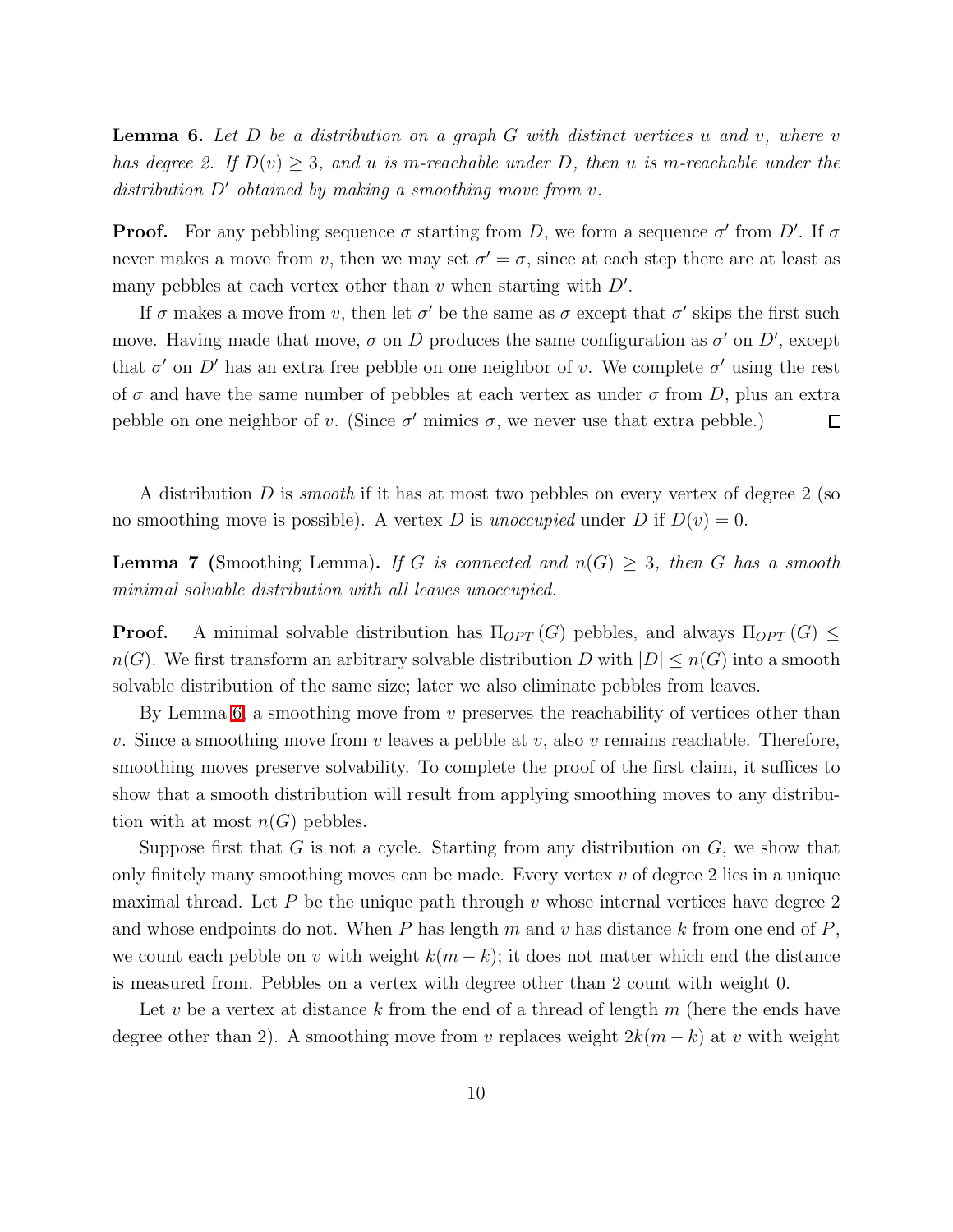$(k-1)(m-k+1) + (k+1)(m-k-1)$  at its neighbors. The total weight declines by 2. It must remain nonnegative, so we reach a distribution with no smoothing move available.

When G is a cycle, we use induction on the number of unoccupied vertices. Since  $|D| \leq$  $n(G)$ , when all vertices are occupied there is one pebble on each vertex and D is smooth. If v has no pebbles and D is not smooth, then we view v as both endpoints of a thread around the cycle. Using the same weight argument as above, each smoothing move reduces the total weight by 2. Thus eventually the distribution becomes smooth or a pebble moves to  $v$ . Since smoothing never uncovers a vertex, moving a pebble to v reduces the number of unoccupied vertices. Thus the continuation of the smoothing process produces a smooth distribution.

We have obtained a smooth minimal solvable distribution  $D$ ; now we consider leaves. Let v be a leaf, and let u be its neighbor. Suppose that  $D(u) = j$  and  $D(v) = k \ge 1$ .

Case 1:  $j + k \geq 3$ . Modify D by deleting the pebbles on v and adding  $k - 1$  pebbles to u instead. The resulting D' is still solvable, since  $D'(u) \geq 2$  makes v reachable, and D' starts with at least as many pebbles on  $u$  as  $v$  could send there to help pebble other vertices. However,  $|D'| < |D|$ , which contradicts the minimality of D.

Case 2:  $j + k = 2$ . Modify D by putting both pebbles on u. Still D' is smooth if u has degree 2. The two pebbles can be used to cover  $v$ , and they provide as much help for other vertices as before.

Case 3:  $(j, k) = (0, 1)$ . Move the one pebble to u; again D' is smooth. Because D is u-solvable and cannot use the pebble on v to reach  $u$ , we can now move another pebble to u and use the two of them to reach  $v$ .  $\Box$ 

The Smoothing Lemma yields a short proof of the result of Pachter et al [\[12\]](#page-25-5) that  $\Pi_{OPT}(P_n) = [2n/3]$ , and it yields the same value also for cycles. Another short proof was given by Friedman and Wyels [\[6\]](#page-25-8). We separate an observation useful in Section [6.](#page-19-0)

<span id="page-10-0"></span>**Lemma 8.** Let v be an unoccupied vertex in a smooth distribution  $D$  on a path with at most two pebbles on each endpoint. If  $v$  is an endpoint, then  $v$  is not 2-reachable under  $D$ . If  $v$ is an internal vertex, then no pebbling sequence can move a pebble out of v without using an edge in both directions.

**Proof.** The first claim follows immediately from the case  $m = 2$  of the Weight Argument, since each vertex has at most two pebbles. For the second claim, moving a pebbling out of v without first moving a pebble in from each neighbor would require contradicting the first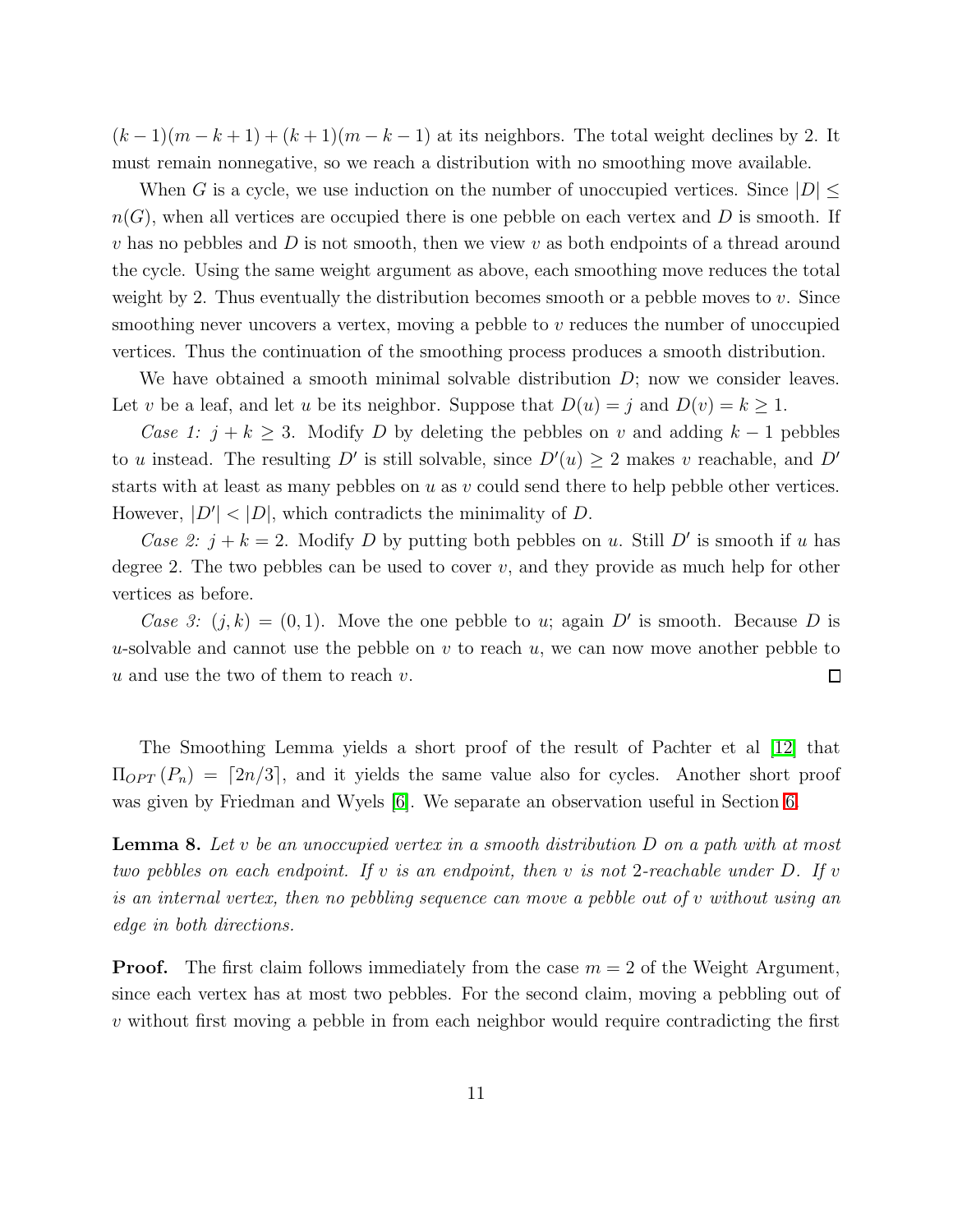<span id="page-11-1"></span>claim on a smaller path.

Theorem 9.  $\Pi_{OPT}(C_n) = \Pi_{OPT}(P_n) = [2n/3]$ .

**Proof.** Let G be  $C_n$  or  $P_n$ .

Upper Bound. Partition G into  $\lfloor n/3 \rfloor$  copies of  $P_3$  and possibly one or two leftover vertices. Put two pebbles on the central vertex of each  $P_3$  and one pebble on each of the leftover vertices (if any exist). The distribution is solvable and has size  $\lceil 2n/3 \rceil$ .

Lower Bound. By Lemma [7,](#page-9-0) it suffices to consider a smooth solvable distribution D with no pebbles on leaves. We use induction on n, checking  $n \leq 5$  exhaustively.

By the No-Cycle Lemma, we may assume that the directed edges representing moves in a pebbling sequence to reach a target vertex form edge-disjoint paths, and no edge is used in both directions. Since  $D$  is smooth, Lemma [8](#page-10-0) implies that each such path has no unoccupied internal vertex.

Since  $\Pi_{OPT}(G) \leq [2n/3]$  and  $n \geq 6$ , at least two vertices of G are unoccupied. We may choose three unoccupied vertices, since otherwise  $n = 6$ , no vertex has two pebbles, and D is not solvable. With three unoccupied vertices, we can choose an unoccupied internal vertex in  $P_n$  or nonadjacent unoccupied vertices in  $C_n$ ; let S be this chosen set.

Since pebbles cannot be sent across an unoccupied vertex,  $S$  splits  $G$  into two paths, each of which cannot contribute pebbles to help pebble a vertex on the other path. Since the distribution is solvable, each vertex of  $S$  can be pebbled; we treat the vertex as being part of the path that pebbles it, choosing one such path if both can pebble it.

We now have paths of order l and  $n - l$  with  $1 \leq l \leq n - 1$ , and D breaks into solvable distributions for these two paths. By the induction hypothesis, the number of pebbles in D is at least  $\lceil 2l/3 \rceil + \lceil 2(n-l)/3 \rceil$ , which is at least  $\lceil 2n/3 \rceil$ .  $\Box$ 

Next we show that the path is a hardest tree for optimal pebbling number. It is far from unique; there are many trees whose optimal pebbling number is  $[2n/3]$ . We write  $d(v)$  for the degree of a vertex v, and  $N(v)$  for the set of vertices adjacent to v.

#### <span id="page-11-0"></span>**Theorem 10.** If T is an n-vertex tree, then  $\Pi_{OPT}(T) \leq [2n/3]$ .

**Proof.** We use induction on n. The claim holds for  $n \leq 3$ , since all such trees are paths. In the induction step  $(n > 3)$ , we delete three or more vertices at or near the end of a longest path in  $T$  to obtain a subtree  $T'$ . It suffices to show that we can add two pebbles to a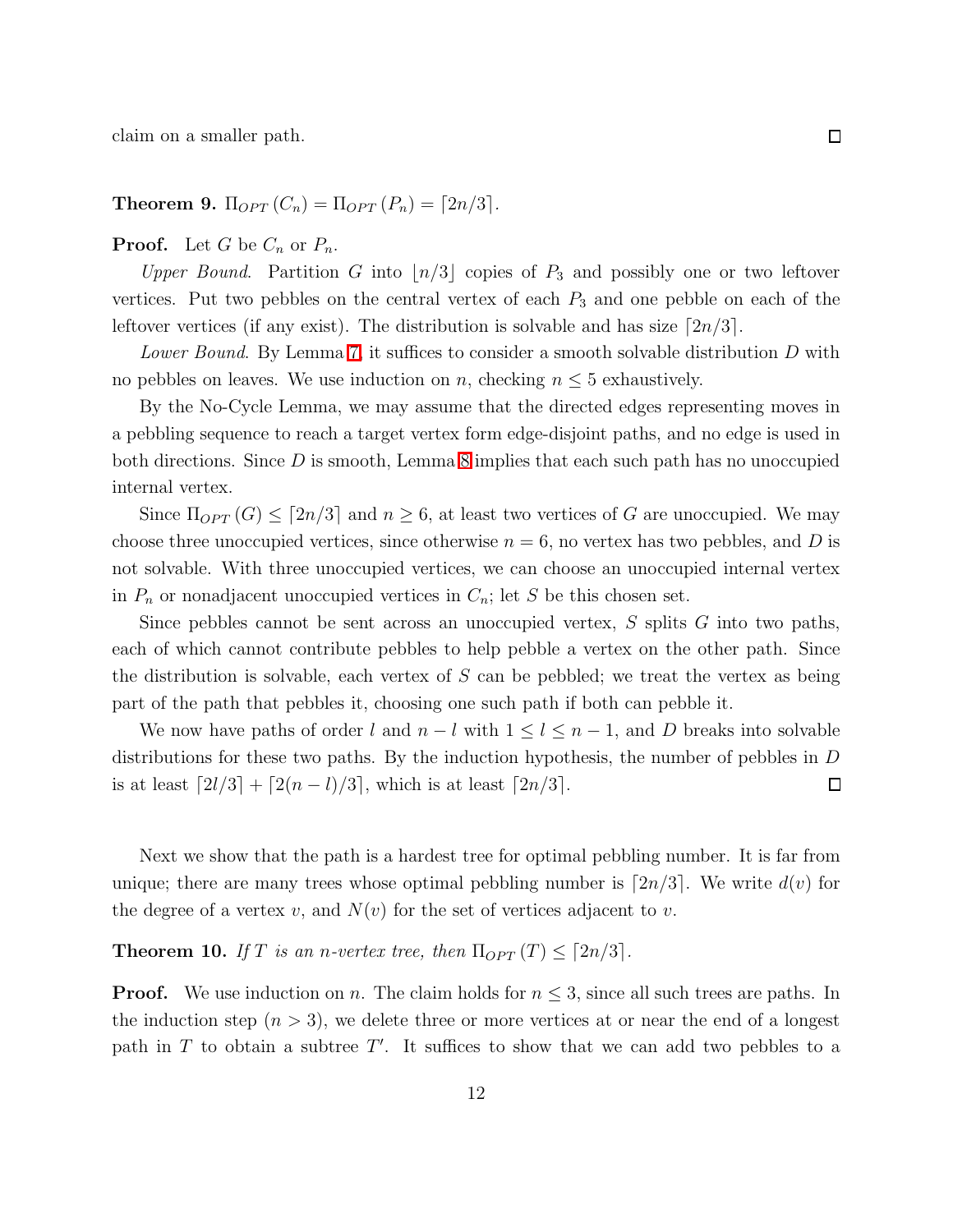minimal solvable distribution  $D'$  on  $T'$  to form a solvable distribution  $D$  on  $T$ . When we add pebbles to  $D'$ , all vertices in  $T'$  remain reachable, so the problem reduces to showing that the new vertices can be reached.

Let P be a longest path in T. Let z be an endpoint of P, adjacent to y, and let x be the other neighbor of  $y$  on  $P$ . We consider four cases.

Case 1:  $d(y) > 2$ . Since P is a longest path, all neighbors of y other than x are leaves. Let  $T' = T - y - (N(y) - \{x\})$ . Form D from D' by adding two pebbles on y; these make leaf neighbors of y reachable.

Case 2:  $d(x) = d(y) = 2$ . Let  $T' = T - \{x, y, z\}$ . Form D from D' by adding two pebbles on  $y$ ; these make  $x$  and  $z$  reachable.

Case 3:  $d(y) = 2$  and x has a leaf neighbor u. Let  $T' = T - \{u, y, z\}$ . Form D from D' by adding two pebbles on y. Now y and z are reachable. We can also reach u by moving a pebble to x using the distribution  $D'$  on  $T'$  and then moving a second pebble to x from y.

Case 4:  $d(y) = 2$  and x has no leaf neighbors. Let u be a neighbor of x outside P. Since P is a longest path, every neighbor of u other than x is a leaf. Let v be a leaf neighbor of u, and let  $T' = T - \{v, y, z\}$ . If x is 2-reachable under D', then we form D by adding two pebbles on x, making  $\{v, y, z\}$  all reachable under D. If u is 2-reachable under D', then v is reachable, so we form D by adding two pebbles on y. If neither x nor u is 2-reachable under  $D'$ , then no pebbling sequence starting with  $D'$  uses the edge  $xu$  in either direction. Hence from  $D'$  we can reach x and u simultaneously. Now we form  $D$  by adding two pebbles on y, making  $\{v, y, z\}$  all reachable after moving pebbles to both x and u using  $D'$ .

### <span id="page-12-0"></span>Corollary 11. If G is a connected n-vertex graph, then  $\Pi_{OPT}(G) \leq [2n/3]$ , which is sharp.

**Proof.** Adding an edge to a graph cannot increase its optimal pebbling number. Since G is connected, it has a spanning tree T. Applying Theorem [10](#page-11-0) to  $T$  gives the bound, which is achieved by  $P_n$ .  $\Box$ 

Finally, we give a short proof that  $\Pi_{OPT}(Q_k) \geq (4/3)^k$ . The proof by Moews [\[10\]](#page-25-7) used a continuous relaxation of pebbling, but the standard weight function and expectation suffice.

**Theorem 12** (Moews [\[10\]](#page-25-7)).  $\Pi_{OPT}(Q_k) \geq (4/3)^k$ , where  $Q_k$  is the k-dimensional hypercube.

**Proof.** Let D be a solvable distribution on  $Q_k$ ; we show that  $|D| \geq (4/3)^k$ . Since D is solvable, the standard weight inequality  $\sum_{i\geq 0} a_{i,r} 2^{-i} \geq 1$  holds for each vertex r, where  $a_{i,r}$ is the number of pebbles at distance i from  $r$  in  $D$ .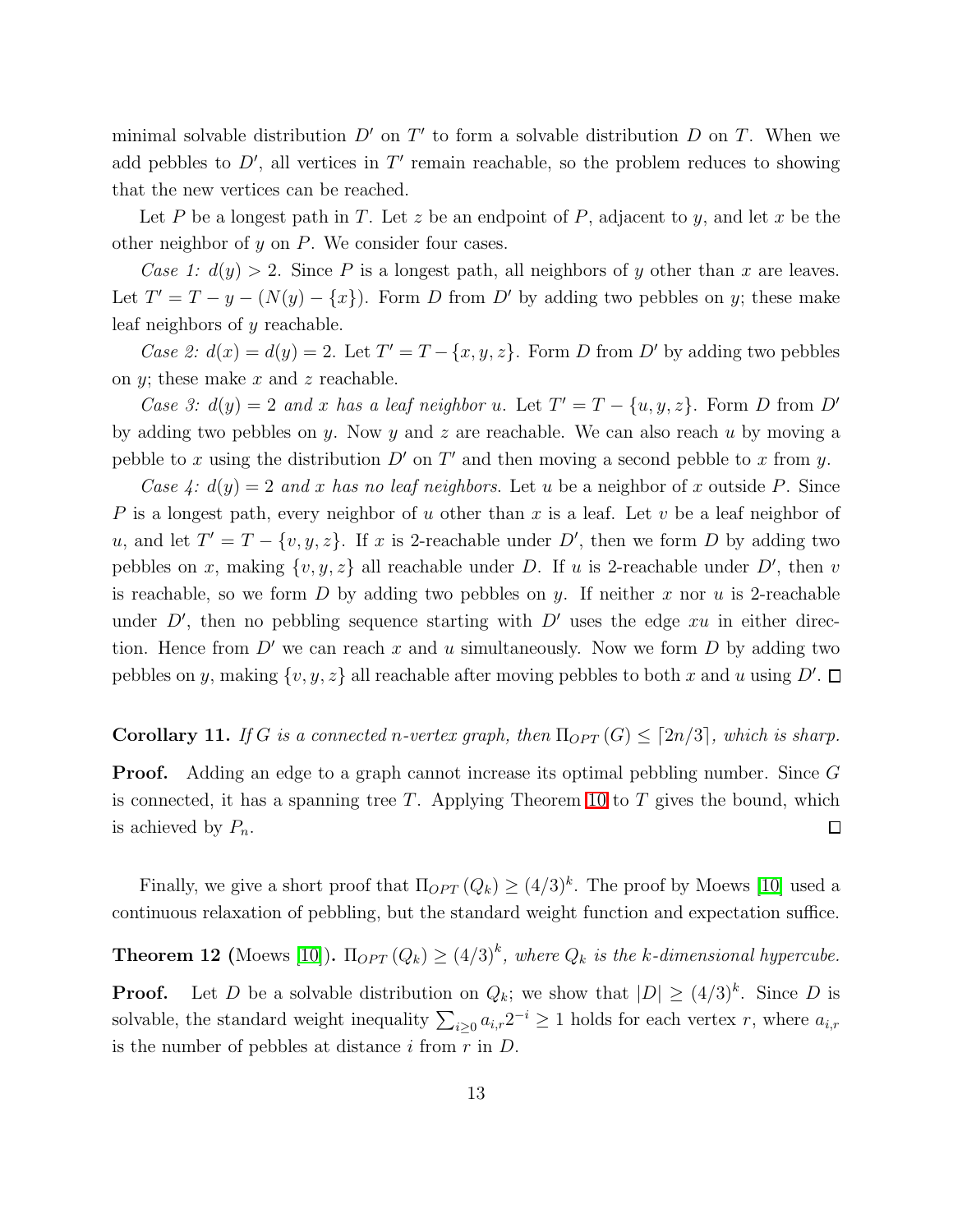Select a vertex r in  $Q_k$  uniformly at random. Since the weight inequality holds for each r, linearity of expectation yields  $\sum_{i\geq 0} 2^{-i} \mathbf{E} [a_{i,r}] \geq 1$ . For a fixed pebble on a vertex u, the probability that r has distance i from u is  $\binom{k}{i}$  $k_i^k$  $(2^{-k}, \text{ since } Q_k \text{ has } 2^k \text{ vertices and } {k_i \choose i}$  $\binom{k}{i}$  of them have distance i from r. By linearity of expectation,  $\mathbf{E}\left[a_{i,r}\right] = |D|\binom{k}{i}$  $\binom{k}{i} 2^{-k}$ . Substituting and simplifying now yields

$$
|D|\sum_{i\geq 0} \binom{k}{i} 2^{-i} \ \geq \ 2^k
$$

.

Applying the Binomial Theorem yields  $|D|(1+\frac{1}{2})^k \geq 2^k$ , and hence  $|D| \geq (4/3)^k$ .  $\Box$ 

### <span id="page-13-0"></span>5 Bounds in Terms of Minimum Degree

We have proved that  $\Pi_{OPT}(G) \leq [2n/3]$  for every connected *n*-vertex graph G, with equality for paths and cycles. One would expect that tighter upper bounds hold for denser graphs. How large can  $\Pi_{OPT}(G)$  be when we require minimum degree k?

A dominating set in a graph G is a set  $S \subseteq V(G)$  such that every vertex not in S has a neighbor in S. The *domination number*  $\gamma(G)$  is the minimum size of a dominating set. Placing two pebbles at each vertex of a dominating set yields  $\Pi_{OPT}(G) \leq 2\gamma(G)$ . Thus upper bounds on  $\gamma(G)$  yield upper bounds on  $\Pi_{OPT}(G)$ .

For graphs with minimum degree at least k, Arnautov  $[2]$  and Payan  $[13]$  proved that  $\gamma(G) \leq n \frac{1 + \ln(k+1)}{k+1}$ ; a short probabilistic argument appears in Alon [\[1\]](#page-25-12). In a k-regular *n*-vertex graph, dominating sets have size at least  $\frac{n}{k+1}$ , and Alon [\[1\]](#page-25-12) showed that the domination number may be as large as  $(1+o(1))n\frac{1+\ln(k+1)}{k}$  $\frac{(k+1)}{k}$ . Hence we cannot improve the bound using domination number alone.

Czygrinow [\[5\]](#page-25-9) communicated to us an easy argument for a better upper bound when  $k \geq 3$ ; we begin by presenting this. A *distance-2 dominating set* in a graph G is a set  $S \subseteq V(G)$  such that every vertex of G is within distance at most 2 from S (similarly, one can define distance-d dominating sets). The case  $d = 1$  of the following proposition is folklore in some circles but seems to be unknown in the subject of graph domination. We will use the general result in Section [6.](#page-19-0)

<span id="page-13-1"></span>**Proposition 13.** If c is the minimum size of a distance-d neighborhood in  $G$ , then  $G$  has a distance-2d dominating set of size at most  $n(G)/c$ .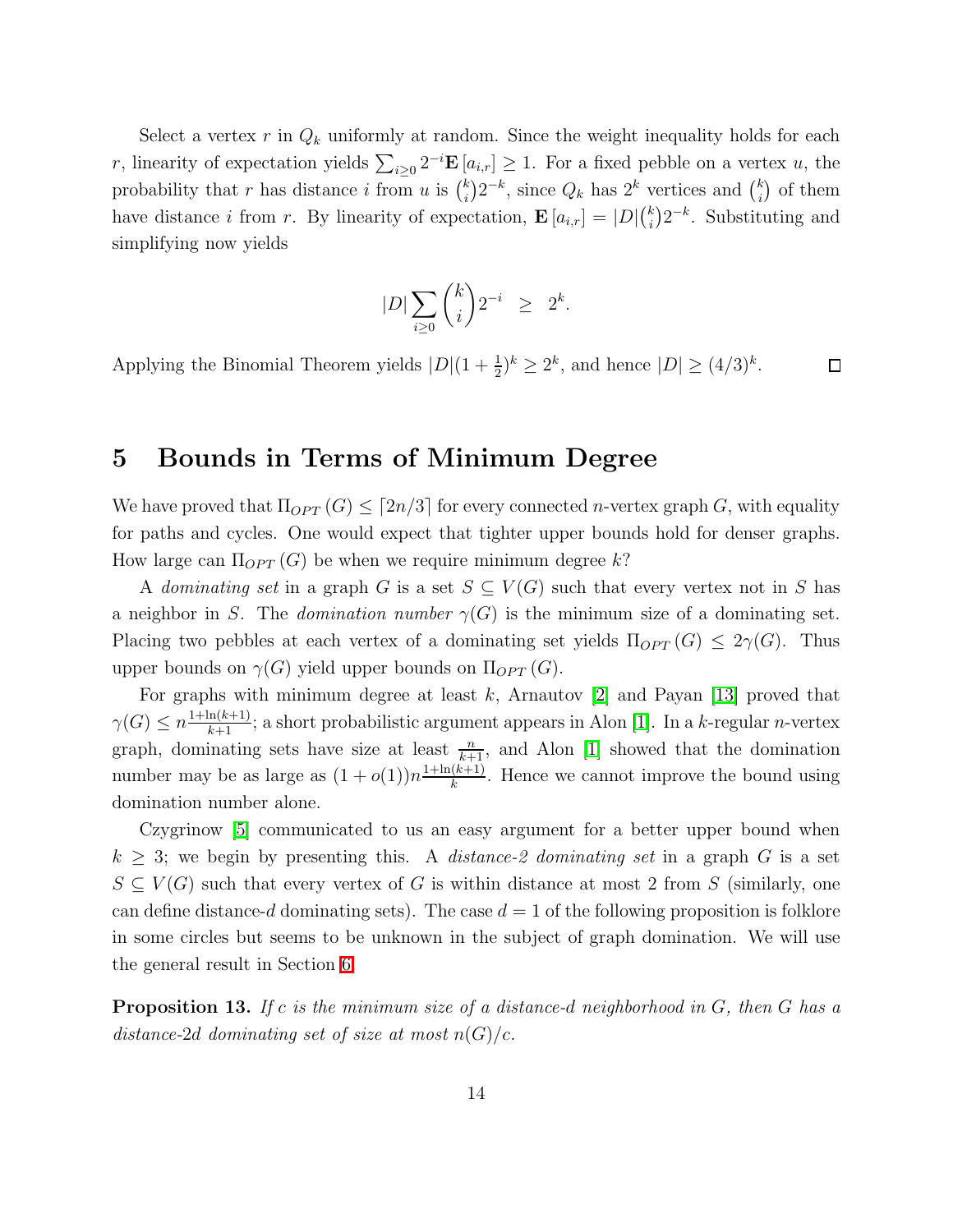**Proof.** We build such a set S. Initially, put one vertex in S. As we proceed, let T consist of all vertices within distance  $d$  of  $S$ . If  $T$  is not a distance- $d$  dominating set, then let  $v$  be a vertex that is not within distance d of T. Add v to S; this adds the distance-d neighborhood of v to T, none of which was in T before. Thus T grows by at least c vertices for each vertex added to S. We therefore add at most  $n/c$  vertices to S by the time T becomes a distance-d dominating set, at which point  $S$  is a distance-2d dominating set.  $\Box$ 

<span id="page-14-0"></span>**Corollary 14** (Czygrinow). If G is a graph with minimum degree k, then  $\Pi_{OPT}(G) \leq \frac{4n(G)}{k+1}$ .

**Proof.** Distance-1 neighorhoods have size at least  $k+1$ , so Proposition [13](#page-13-1) yields a distance-2 dominating set S of size at most  $n(G)/(k+1)$ . Put four pebbles at each vertex of S.  $\Box$ 

Corollary [14](#page-14-0) improves the upper bound of  $[2n/3]$  from Corollary [11](#page-12-0) when  $k \geq 6$ . A simple construction shows that this easy upper bound is within a factor of 2 of being sharp; we present *n*-vertex graphs with minimum degree  $k$  whose solvable distributions have at least  $\frac{2n}{k+1}$  pebbles. Subsequently we present a better construction with optimal pebbling number approximately  $\frac{2.4n}{k+1}$ .

We begin by introducing another technique for proving lower bounds. Given a graph  $G$ , the operation of collapsing a vertex set  $S \subseteq V(G)$  produces a new graph H in which S is replaced with a single vertex whose neighbors are the neighbors of S in G that were outside S. The subgraph induced by  $V(G) - S$  remains unchanged. We use the term "collapsing" rather than "contracting" because the subgraph of G induced by S need not be connected.

<span id="page-14-1"></span>**Lemma 15** (Collapsing Lemma). If  $H$  is obtained from  $G$  by collapsing vertex sets, then  $\Pi_{OPT}(G) \geq \Pi_{OPT}(H)$ .

**Proof.** Let D be a solvable distribution on G. Form distribution  $D'$  on H as follows: for each collapsed set  $S$ , put all the pebbles that were on  $S$  in  $D$  onto the single vertex representing  $S$  in  $H$ . Treat uncollapsed vertices as collapsed sets of size 1.

<span id="page-14-2"></span>To show that D' is solvable, for  $u \in V(H)$  choose a vertex  $v \in V(G)$  in the set that collapses to u. Let  $\sigma$  be a pebbling sequence from D that reaches v. The sequence  $\sigma$  "collapses" in an obvious way to a sequence  $\sigma'$  from  $D'$  that reaches u. More precisely, the distribution C resulting from a pebbling move on  $D$  collapses to a distribution  $C'$  on  $H$  that is obtained from  $D'$  by discarding one pebble (if the move on D was within a collapsed set) or by making one pebbling move from  $D'$ .  $\Box$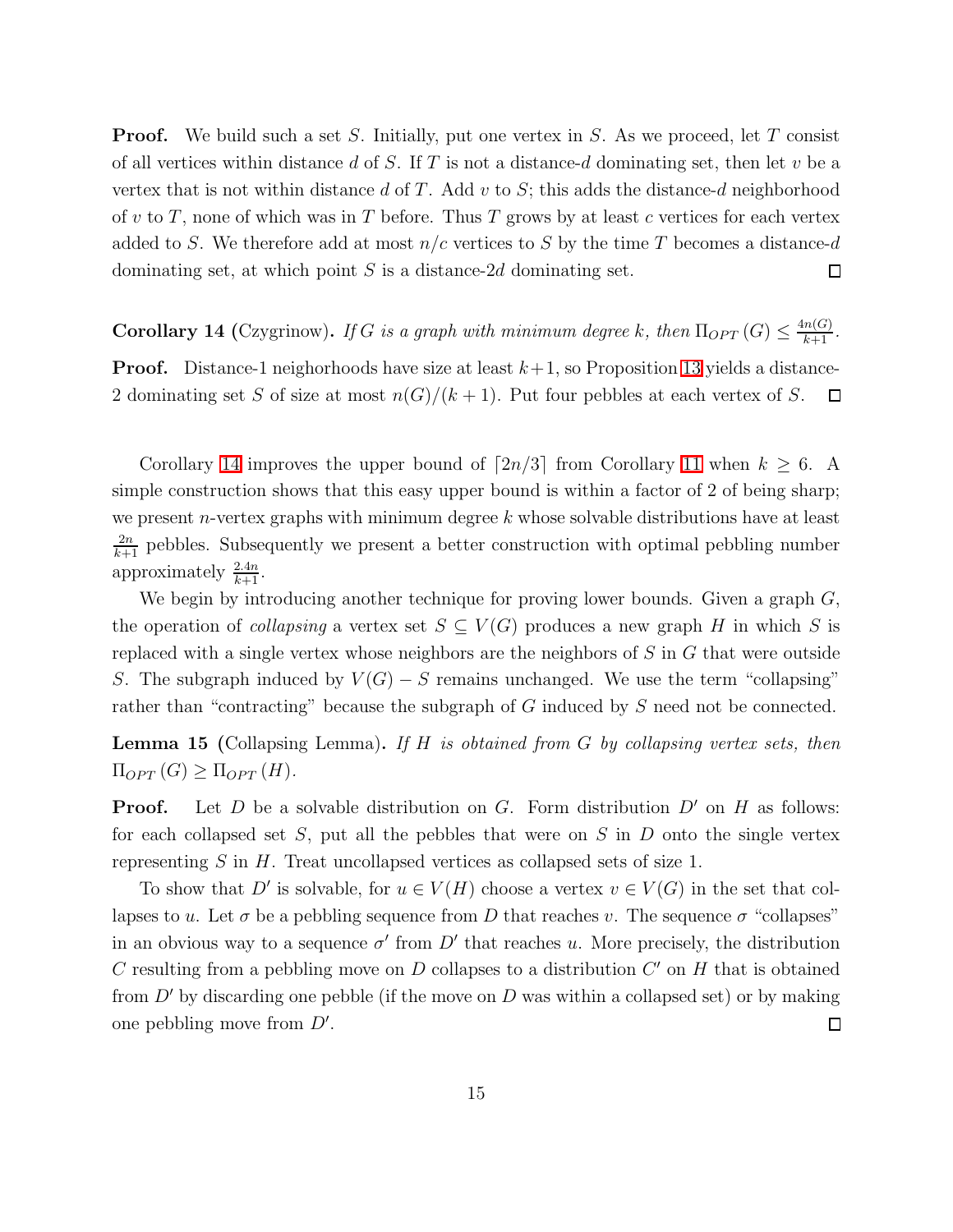**Proposition 16.** For  $n > k \geq 2$ , there is an n-vertex graph G with minimum degree k such that  $\Pi_{OPT}(G) > \frac{2n}{k+1} - 2$ , improving to  $\Pi_{OPT}(G) \ge \frac{2n}{k+1}$  when n is a multiple of  $k+1$ .

**Proof.** When  $n = k + 1$ , the complete graph  $K_n$  has this behavior.

When *n* is a larger multiple of  $k + 1$ , let *J* be the graph obtained from  $K_{k+1}$  by deleting one edge; the *internal* vertices of J are its vertices of degree k. Let G be the k-regular "ring" of cliques" with  $r(k+1)$  vertices formed by putting r copies of J in a circle and making one non-internal vertex in each copy of J adjacent to one non-internal vertex in the next copy.

By Lemma [15,](#page-14-1) collapsing the internal vertices in a copy of J into one vertex cannot increase the optimal pebbling number. Doing this in each copy of J produces  $C_{3r}$ . By Theorem [9,](#page-11-1) we obtain  $\Pi_{OPT}(G) \geq 2r = 2n/(k+1)$ .

For general n, let  $r = \lfloor n/(k+1) \rfloor$ . Form J' from  $K_{n-(r-1)(k+1)}$  by deleting one edge. Form  $G'$  by the construction for G above, using one copy of  $J'$  and  $r-1$  copies of  $J$ . Collapsing  $n + 1 - r(k + 1)$  internal vertices of J' into one vertex turns G' into the example G for  $r(k+1)$  vertices. By Lemma [15,](#page-14-1)  $\Pi_{OPT}(G') \geq \Pi_{OPT}(G) \geq 2r \geq 2(n-k)/(k+1)$ .

Corollary [11](#page-12-0) shows that the construction in Proposition [16](#page-14-2) is extremal for  $k = 2$ , where it produces  $C_n$ . For  $k = 3$ , it provides connected *n*-vertex graphs with optimal pebbling number asymptotic to  $n/2$ ; the upper bound from Corollary [11](#page-12-0) remains [2n/3]. As k grows, the coefficient on  $n$  in Proposition [16](#page-14-2) decreases.

However, for  $k > 15$  the optimal pebbling number of our next construction exceeds  $2\frac{n}{k+1}$ asymptotically for large n. In particular, there is an n-vertex graph  $G_n$  with minimum degree k such that  $\Pi_{OPT}(G_n) \frac{k+1}{n} \to 2.4 - \frac{24}{5k+15}$ . This limit exceeds 2 when  $k > 15$ . We present the construction only for  $k \equiv 0 \mod 3$ ; slightly weaker results hold for general k.

<span id="page-15-0"></span>We will apply Lemma [15](#page-14-1) to a graph that we will contract to a cycle. We first develop a lower bound for 2-solvable distributions on cycles.

**Lemma 17.** Let G be a graph with distribution D, and let A be a subset of  $V(G)$  such that each vertex in A has a neighbor in A. If each vertex in A is 2-reachable under D, then each vertex in A is 2-reachable under any distribution produced from D by a smoothing move.

**Proof.** Let  $D'$  be a distribution obtained from D by a smoothing move from v. Note that  $D'(v) \geq 1$ , by the definition of smoothing. By Lemma [6,](#page-8-0) every vertex of  $A - \{v\}$  is 2-reachable under D'. Hence we may assume that  $v \in A$ .

Let u be a neighbor of v in A, and let  $\sigma$  be a pebbling sequence under D' after which u has two pebbles. If  $\sigma$  has a move out of v, then truncating  $\sigma$  yields a pebbling sequence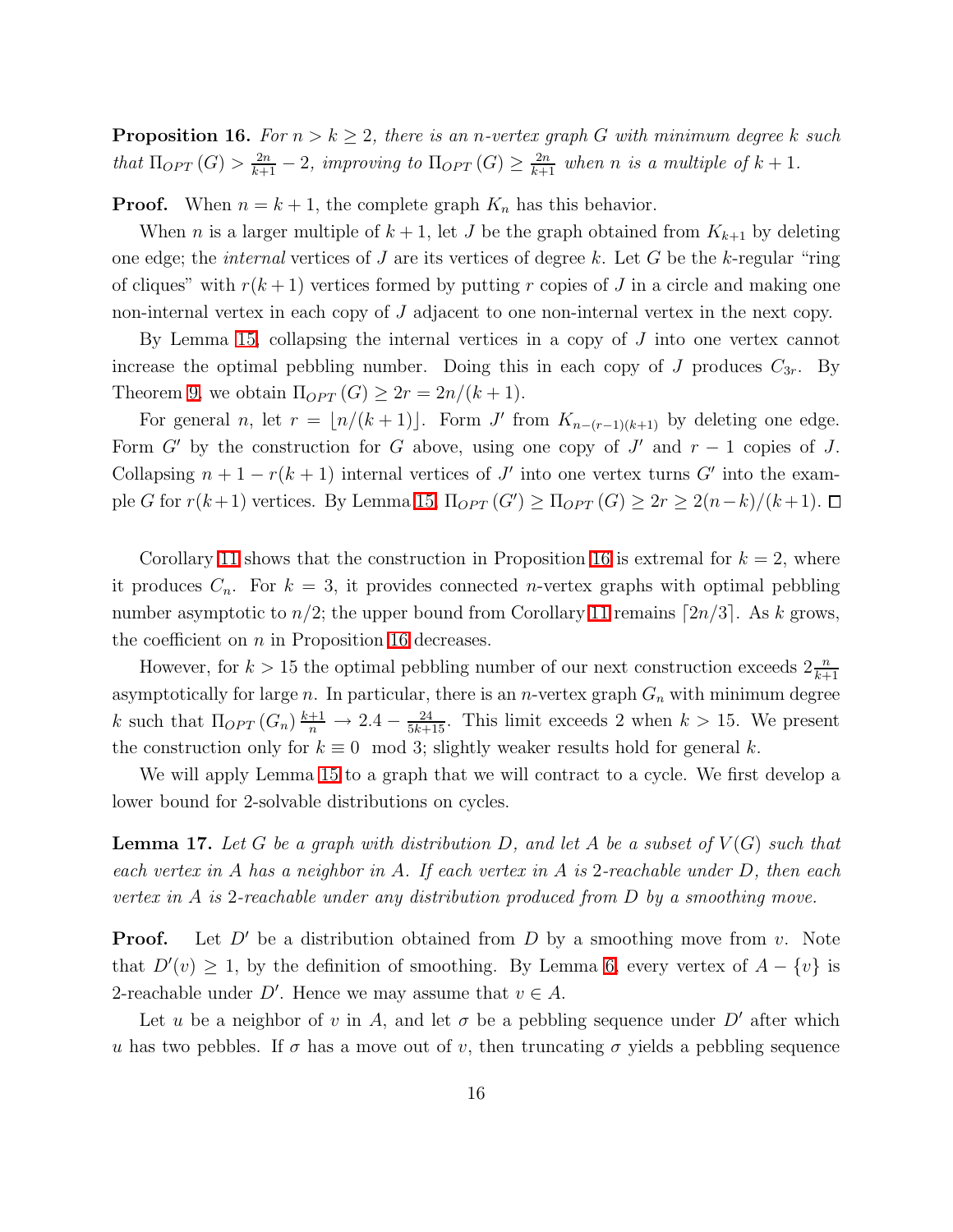<span id="page-16-0"></span>showing that v is 2-reachable. Otherwise, v retains at least one pebble after executing  $\sigma$ , and then a pebbling move from  $u$  to  $v$  gives it another.  $\Box$ 

**Lemma 18.** For  $n \geq 3$ , if at least  $n-1$  vertices are 2-reachable under a distribution D on  $C_n$ , then  $|D| \geq n$ .

**Proof.** Having a 2-reachable vertex requires that  $D$  has two pebbles on some vertex. This completes the proof when there is at most one unoccupied vertex. Hence we may choose distinct unoccupied vertices u and v. With  $n-1$  vertices 2-reachable under D, Lemma [17](#page-15-0) and the weight argument used in the Smoothing Lemma allow us to assume that  $D$  is smooth.

Let P and P' be the u, v-paths along the cycle. Since at least  $n-1$  vertices are 2reachable, we may assume that  $u$  is 2-reachable. By Lemma [8,](#page-10-0) a pebbling sequence cannot move a pebble out of  $v$  without using an edge in both directions, which by the No-Cycle Lemma does not occur in some pebbling sequence that moves two pebbles to u. Lemma [8](#page-10-0) also implies that  $u$  is not 2-reachable under the restrictions of  $D$  to  $P$  or  $P'$ . Therefore, 2-reachability of  $u$  requires moving a pebble to  $u$  from each of  $P$  and  $P'$ , independently. Hence each must have a vertex with two pebbles.

In particular, there is a vertex with two pebbles on each path of occupied vertices joining two unoccupied vertices, and therefore  $|D| \geq n$ .  $\Box$ 

Let  $G_{r,s}$  be a graph formed from r disjoint copies of  $K_s$  in a row by making each vertex adjacent to all but one vertex in each neighboring copy of  $K_s$  (there is only one such graph, up to isomorphism). Similarly, let  $H_{r,s}$  be a graph formed from r disjoint copies of  $K_s$  in a circle via the same definition (the isomorphism class is determined by the placement of edges joining the last two copies of  $K_s$ ).

<span id="page-16-1"></span>**Theorem 19.** For  $s \geq 3$  and  $r \geq 1$ ,  $[4r/5] \leq \Pi_{OPT}(G_{r,s}) \leq 4[r/5]$ . If  $r, s \geq 3$ , then  $\lceil 4r/5 \rceil \leq \Pi_{OPT}(H_{r,s}) \leq 4 \lceil r/5 \rceil$ . The lower bounds hold also when  $s = 2$ .

*Proof.* Call the initial copies of  $K_s$  the "cliques". By dividing the cliques into consecutive groups of five and placing four pebbles on some vertex in the central clique of the group, we obtain a solvable distribution that uses  $4\lceil r/5 \rceil$  pebbles. In particular, note that if  $s \geq 3$ , then any two vertices in cliques that are two apart in the ring have a common neighbor in the intervening clique. This fails when  $s = 2$ , and hence the upper bounds require  $s \geq 3$ (the lower bound for  $s = 2$  is strengthened in Theorem [28\)](#page-23-0).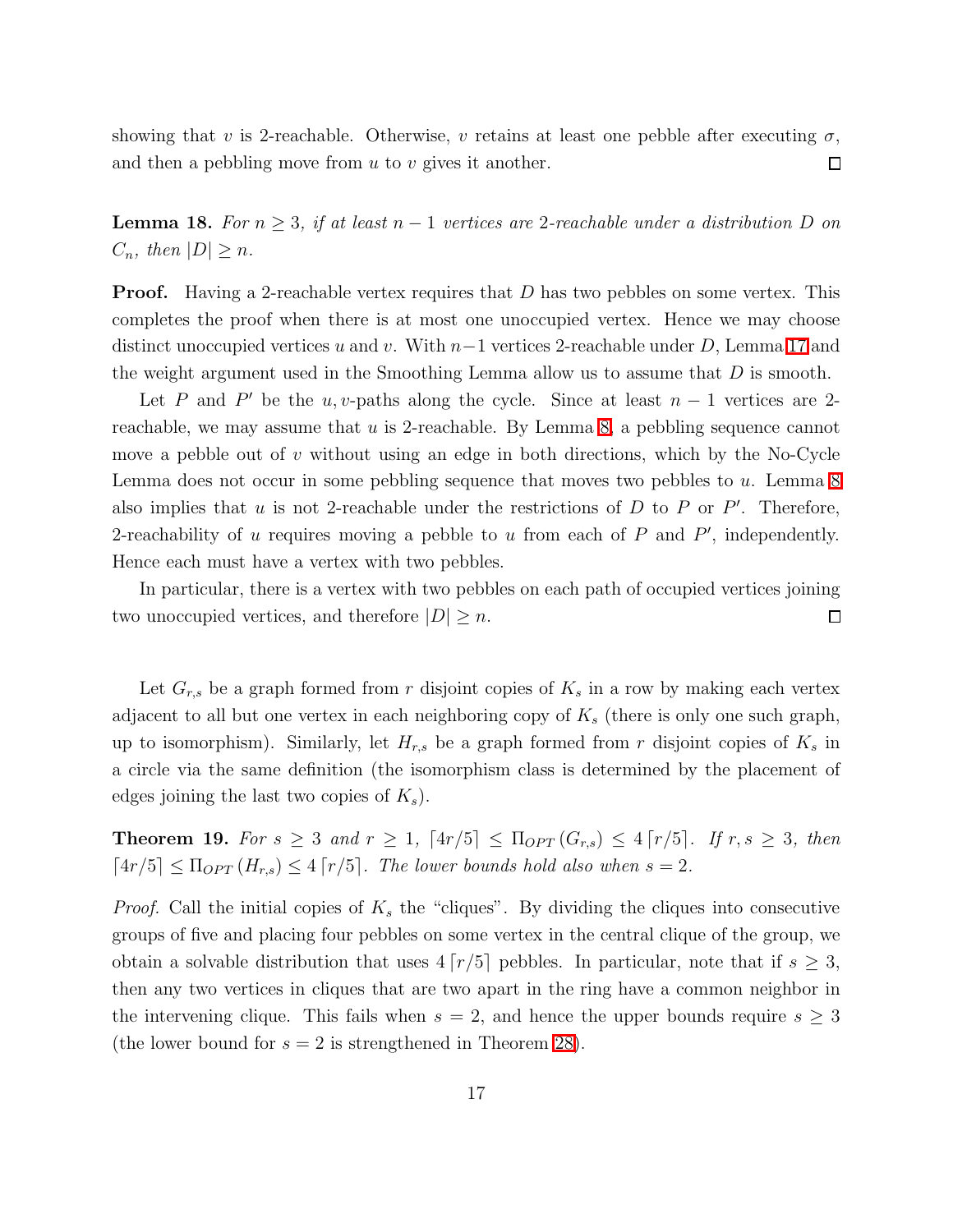Now consider the lower bounds. The proof is by induction on r. When  $r \leq 4$ , the claims are easily checked. Since adding edges to a graph cannot increase the optimal pebbling number, it suffices in the induction step to prove the lower bound for  $H_{r,s}$ .

For  $r \geq 5$ , consider a minimal solvable distribution D on  $H_{r,s}$ . Label the cliques  $F_1, F_2, \ldots, F_r$  in order. Let A be the set of cliques containing no vertex that is 2-reachable under D. If  $|A| \leq 1$ , then collapsing each  $F_i$  to a single vertex yields a distribution on  $C_r$  under which at least  $r - 1$  vertices are 2-reachable. By Lemma [18,](#page-16-0) in this case  $|D| \geq r > \lceil 4r/5 \rceil$ .

We may therefore assume that  $|A| \geq 2$ . Suppose first that  $F_i \in A$  but  $F_{i-1}, F_{i+1} \notin A$ . Let u be a 2-reachable vertex in  $F_{i-1}$ , and let v be a 2-reachable vertex in  $F_{i+1}$ . Since  $|A| \geq 2$ , we may also choose  $F_j \in A$ . Since  $F_i, F_j \in A$ , we can never put two pebbles on any vertex in  $F_i \cup F_j$ , and hence we can never move a pebble out of  $F_i \cup F_j$ . Since u and v are separated by  $F_i \cup F_j$ , this implies that u and v are 2-reachable simultaneously; that is, the pebbles used in moving two pebbles to one are not used in moving two pebbles to the other. Since  $s \geq 3$ , u and v have a common neighbor w in  $F_i$ . Now w is 2-reachable using pebbles moved from u and v, which contradicts  $F_i \in A$ .

It follows that for every member of  $A$ , some neighboring clique is also in  $A$ . When  $F_i, F_{i+1} \in A$ , we call the edges joining  $F_i$  and  $F_{i+1}$  useless. Since we cannot move two pebbles to any vertex in either clique, we cannot move a pebble along an edge joining them. Hence deleting these edges does not affect the solvability of D.

Since for every member of A there is a neighboring clique also in A, every clique in A is incident to a useless set of edges. Hence there are at least  $|A|/2$  such useless sets of edges.

If  $|A| \geq 3$ , then there are at least two useless sets of edges; deleting them leaves a graph whose components are  $G_{t,s}$  and  $G_{r-t,s}$ , with the distribution D still solvable. Applying the induction hypothesis to the two components yields  $|D| \geq (4/5)r$ .

Otherwise,  $|A| = 2$ . Lemma [15](#page-14-1) implies that collapsing each clique to a single vertex and collapsing the two vertices arising from A to a single vertex v yields a distribution on  $C_{r-1}$ under which every vertex except v is 2-reachable. Since its size is  $|D|$ , Lemma [18](#page-16-0) implies that  $|D| \ge r - 1 \ge 4r/5$ .  $\Box$ 

<span id="page-17-0"></span>**Corollary 20.** Let k be a positive multiple of 3. For  $n \geq k+3$ , there is an n-vertex graph G with minimum degree k such that  $\Pi_{OPT}(G) \geq (2.4 - \frac{24}{5k+15} - o(\frac{1}{n}))$  $(\frac{1}{n})\frac{n}{k+1}$ . When n is a multiple  $of (k/3) + 1, the term −o(\frac{1}{n})$  $\frac{1}{n}$ ) can be dropped.

**Proof.** Given such n and k, let  $s = k/3 + 1$  and  $r = \lfloor n/s \rfloor$ . Note that  $r, s \geq 3$ . The graph  $H_{r,s}$  is 3(s – 1)-regular, since each vertex has s – 1 neighbors in its own clique and in each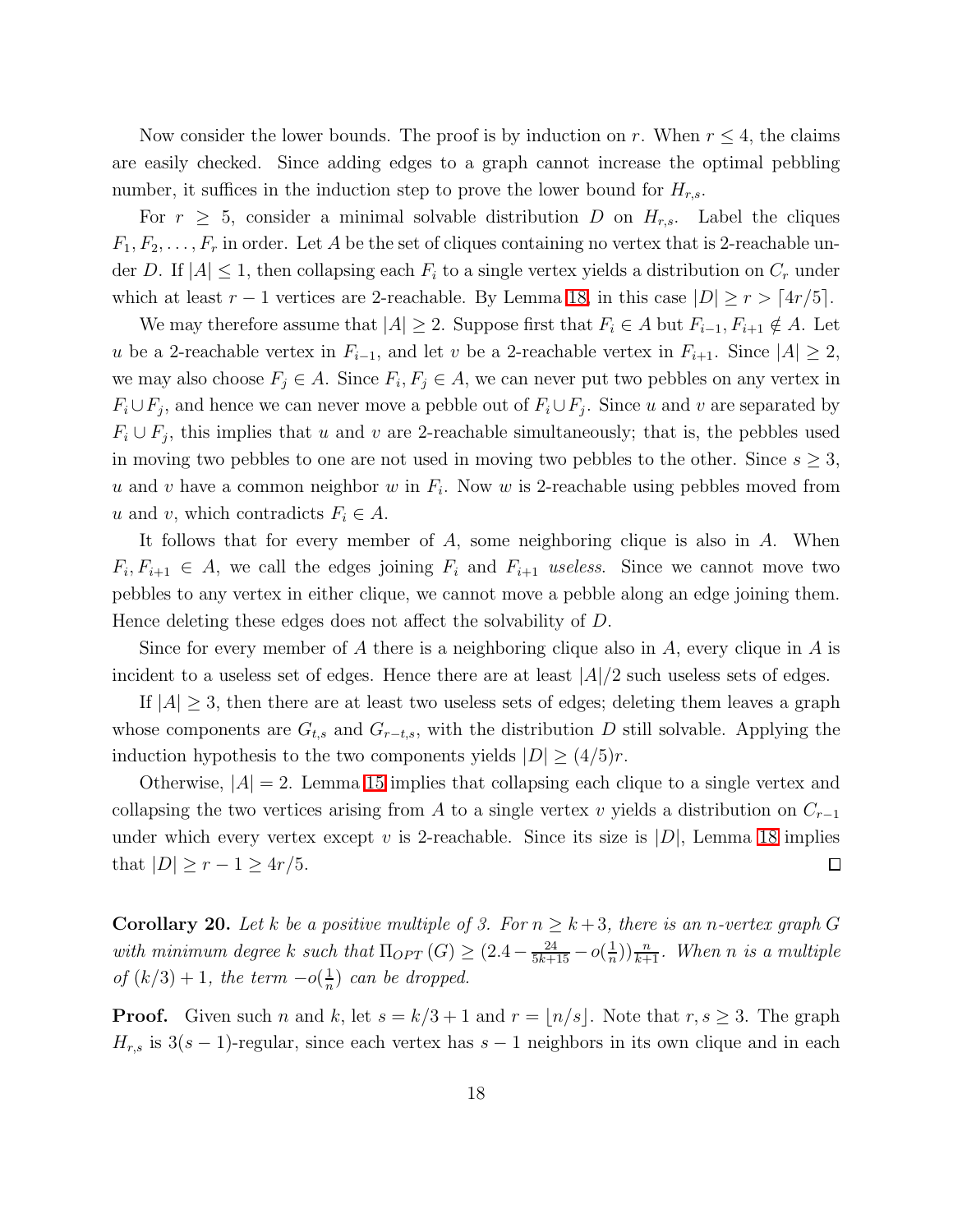neighboring clique. Form G by adding to  $H_{r,s}$  a set of  $n - rs$  vertices whose neighborhoods duplicate neighborhoods of vertices in  $H_{r,s}$ . Thus G has n vertices and minimum degree at least k. Also  $H_{r,s}$  is obtained from G by collapsing sets of vertices. Thus  $\Pi_{OPT}(G) \ge$  $\Pi_{OPT}(H_{r,s}),$  by Lemma [15.](#page-14-1) When *n* is a multiple of *s*, we compute

$$
\frac{\Pi_{OPT}(G)(k+1)}{n} = \frac{\Pi_{OPT}(H_{r,s})(3s-2)}{rs} \ge \frac{4r}{5}\frac{3s-2}{rs} = \frac{12}{5} - \frac{8}{5s} = \frac{12}{5} - \frac{24}{5k+15}.
$$

In general,  $n \le rs + s - 1$ , so we replace the rs in the denominator above with  $rs(1 + \frac{s-1}{rs})$ . Since  $(1+\frac{s-1}{rs})^{-1} \geq 1-\frac{s-1}{rs} \geq 1-\frac{k}{3n-1}$  $\frac{k}{3n-k}$ , we obtain  $\frac{12}{5} - \frac{24}{5k+15} - o(\frac{1}{n})$  $\frac{1}{n}$ ) as a lower bound.

Let  $f(k)$  be the infimum of all  $\alpha$  such that  $\Pi_{OPT}(G) \frac{k+1}{n(G)} \leq \alpha$  for all graphs with minimum degree k. By Corollary [14,](#page-14-0) Proposition [16,](#page-14-2) and Corollary [20,](#page-17-0)  $\max\{2, 2.4 - \frac{24}{15k+5}\}\leq f(k) \leq 4$ . Given the simplicity of Corollary [14,](#page-14-0) we believe that  $f(k)$  is bounded away from 4, but we have no conjecture for an asymptotic value.

For  $k = 3$ , the upper bound  $\Pi_{OPT}(G) \leq 2n(G)/3$  yields  $f(3) \leq 8/3$ . We have no construction needing more than the  $n(G)/2$  of Proposition [16;](#page-14-2) Theorem [28](#page-23-0) provides another such example.

**Question 21.** Is it true that  $\Pi_{OPT}(G) \leq \lceil n/2 \rceil$  whenever G is a connected n-vertex graph with minimum degree at least 3? The bound would be sharp for  $n \geq 6$ .

When  $k = 4$ , Corollary [20](#page-17-0) does not apply, but more pebbles may be needed than the 2n/5 in Proposition [16.](#page-14-2) We base our construction on the "Sierpinski Triangle".

**Example 22.** Let  $G_1$  be a triangle; its three vertices are its corners  $\{x, y, z\}$ . For  $m > 1$ , given three copies of  $G_{m-1}$  with corner vertices  $\{x_i, y_i, z_i\}$  in the *i*th copy, form  $G_m$  by collapsing the pairs  $\{z_1, x_2\}$ ,  $\{y_2, z_3\}$ , and  $\{x_3, y_1\}$ . The remaining corner vertices  $\{x_1, y_2, z_3\}$ are the corners of  $G_m$ . Another way to construct  $G_m$  from  $G_{m-1}$ , starting with a layout of  $G_1$  in the plane, is to subdivide the edges of each bounded triangle and add a new triangle joining each such set of three new vertices.

For  $m > 1$ , form  $H_m$  from  $G_m$  by adding three edges to make the corners pairwise adjacent. Since the corners of  $G_m$  have degree 2 and all other vertices of  $G_m$  have degree 4,  $H_m$  is 4-regular for  $m > 1$ . Also,  $n(H_m) = n(G_m) = 3n(G_{m-1}) - 3$ ; with  $n(G_1) = 3$ , we have  $n(H_m) = (3<sup>m</sup> + 3)/2.$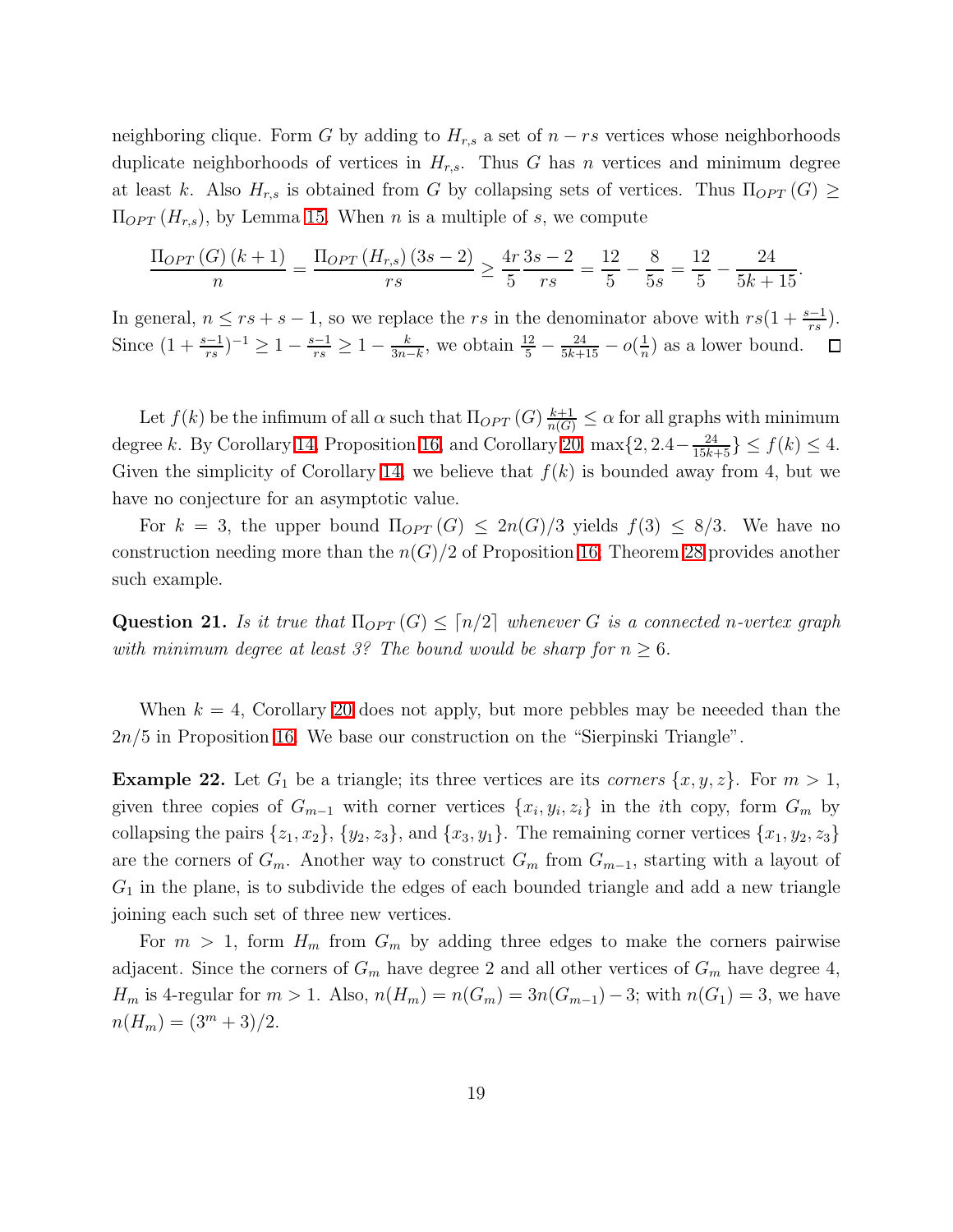For  $m \geq 3$ , we present a solvable distribution on  $H_m$  with  $2 \cdot 3^{m-2}$  pebbles (there are many such distributions), and we conjecture that this is optimal. If so, then  $\Pi_{OPT}(H_m)/n(H_m)$ approaches 4/9 from below.

In forming  $G_m$ , three copies of  $G_{m-1}$  are used. Further breakdown shows that  $3^{m-3}$ copies of  $G_3$  are used. The number  $a_m$  of vertices of  $G_m$  that are corners of copies of  $G_3$ equals  $n(G_{m-2})$ , by the alternative construction. Since the corners of  $G_3$  form a distance-2 dominating set of  $G_3$ , we have  $\Pi_{OPT}(H_m) \leq \Pi_{OPT}(G_m) \leq 4n(G_{m-2}) = 2 \cdot 3^{m-2} + 6$ .

For  $m \geq 3$ , we can save six pebbles in this solvable distribution on  $H_m$ . The distance between corners of  $G_m$  is  $2^{m-1}$ . In  $H_m$ , these corners are pairwise adjacent. Hence the four pebbles on one corner x can satisfy the other corners  $y$  and  $z$  and the immediate neighbors of y and z. Let P be the shortest y, z-path. If we delete the pebbles on P, then the unreachable vertices are within distance 1 of P. By putting two pebbles each on the corners of copies of  $G_2$  along P, we have deleted  $4(2^{m-3}+1)$  pebbles and added  $2(2^{m-2}-1)$  pebbles, saving 6. □

### <span id="page-19-0"></span>6 Girth and Minimum Degree

Forbidding short cycles restricts the input in a way that improves upper bounds on the optimal pebbling number. In particular, if  $G$  has minimum degree  $k$  and girth at least 5, then four pebbles at a vertex v can take care of  $k^2 + 1$  vertices, because the neighborhoods of the neighbors of  $v$  overlap only at  $v$ .

<span id="page-19-1"></span>**Proposition 23.** If G is a connected graph with minimum degree k and girth at least  $2t+1$ , then  $\Pi_{OPT}(G) \leq 2^{2t} n / c_k(t)$ , where  $c_k(t) = 1 + k \sum_{i=1}^{t} (k-1)^{i-1}$ .

**Proof.** When G has minimum degree k and girth at least  $2t + 1$ , every distance-t neighborhood has size at least  $c_k(t)$ . Proposition [13](#page-13-1) then applies.  $\Box$ 

<span id="page-19-2"></span>Note that  $c_k(t) = 1 + [(k-1)^t - 1](1 + \frac{2}{k-2}) > (k-1)^t$  for fixed k. For fixed k with  $k \geq 6$ , this yields  $\Pi_{OPT}(G)/n(G) \to 0$  as  $t \to \infty$ . A more detailed analysis improves the upper bound. The idea is to use  $2^{2t}$  pebbles on a vertex of the distance-2t dominating set only when it is used to reach substantially more than the  $c_k(t)$  vertices guaranteed in its distance-t neighborhood.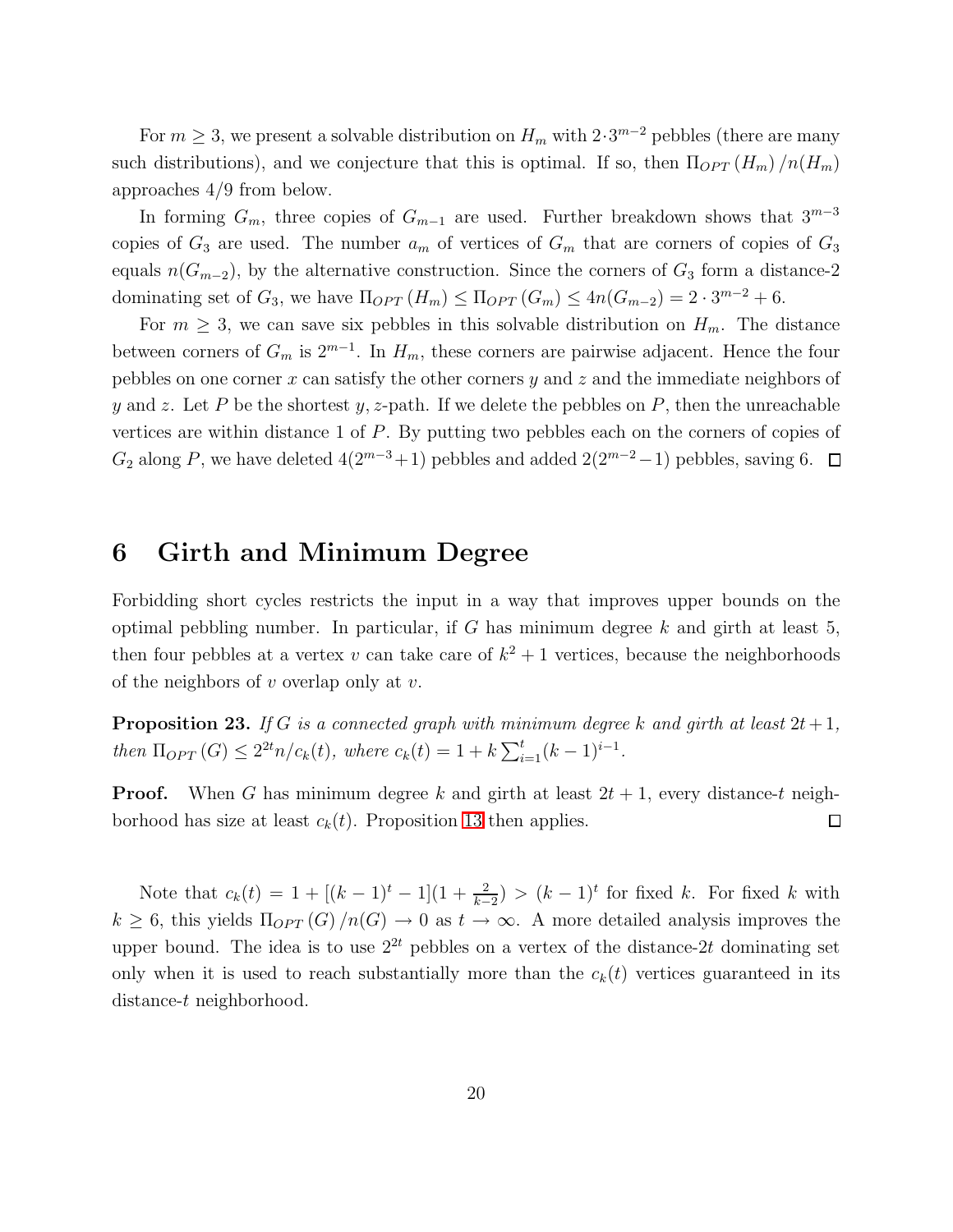**Theorem 24.** Let k and t be positive integers with  $k \geq 3$  and  $t \geq 2$ , except not  $(k, t)$  =  $(3, 2)$ . If G is an n-vertex graph with minimum degree k and girth at least  $2t + 1$ , then  $\Pi_{OPT}(G) \leq 2^{2t}n/(c_k(t) + c'(t)),$  where  $c_k(t)$  is defined as above and  $c'(t) = (2^{2t} - 2^{t+1})\frac{t}{t-1}$  $\frac{t}{t-1}$ .

**Proof.** As constructed in the proof of Proposition [13,](#page-13-1) we begin with a distance-2t dominating set S of size at most  $n/c_k(t)$ , where  $c_k(t)$  is defined as in Proposition [23](#page-19-1) and the distance between any two vertices of S is at least  $2t + 1$ .

To each  $v \in S$ , we assign a set  $R(v)$  of vertices in G; pebbles on v will be used to reach the vertices of  $R(v)$ . Each vertex within distance t of v is in  $R(v)$ ; this causes no conflict, since the distance-t neighborhoods from vertices of  $S$  are disjoint. Indeed, we grow the sets of the form  $R(v)$  to absorb all vertices of G by doing a simultaneous breadth-first search from all of S; each vertex goes into just one of these sets when it is reached. Since S is a distance-2t dominating set, for each  $v \in S$  this generates a spanning tree  $T(v)$  of the subgraph induced by  $R(v)$ , such that leaves of  $T(v)$  have distance at most 2t from v in  $T(v)$ .

Let  $R'(v)$  be the set of nonleaf vertices of  $T(v)$  that are not within distance t of v. Let  $r'(v) = |R'(v)|$ . If  $r'(v) < 2^{2t} - 2^{t+1}$ , then put  $2^{t+1}$  pebbles on v and one pebble on each vertex of  $R'(v)$ . Otherwise, put  $2^{2t}$  pebbles on v.

When  $r'(v) \geq 2^{2t} - 2^{t+1}$ , the  $2^{2t}$  vertices on v can reach all vertices at distance at most 2t from v. When  $r'(v) < 2^{2t} - 2^{t+1}$ , the  $2^{t+1}$  pebbles on v can reach vertices at distance  $t + 1$  from v, including the closest ones in  $R'(v)$ . The rest of  $T(v)$  can then be reached by pebbling along paths through  $R'(v)$ . Hence the distribution is solvable.

When  $r'(v) < 2^{2t} - 2^{t+1}$ , we use  $r'(v)$  pebbles on  $R'(v)$ . We claim that at least  $r'(v) \frac{t}{t-1}$  $t-1$ vertices lie in  $T(v)$  that are not within distance t of v. For  $0 \le i \le t-1$ , let  $p_i$  be the number of vertices in  $T(v)$  that are i levels above a leaf, but not within distance t of v. For  $i > 0$ , the vertices counted by  $p_i$  have distinct children in  $T(v)$  counted by  $p_{i-1}$ , so  $p_0 \geq p_1 \geq \cdots \geq p_{t-1}$ . Also,  $r'(v) = \sum_{i=1}^{t-1} p_i$ . We put pebbles on  $r'(v)$  vertices, but we add  $r'(v) + p_0$  vertices beyond those counted by  $c_k(t)$ . We have  $\frac{r'(v)+p_0}{r'(v)}$  $\frac{\frac{(v) + p_0}{r'(v)} = 1 + \frac{p_0}{r'(v)} \geq 1 + \frac{p_0}{(t-1)p_0} = \frac{t}{t-1}$  $\frac{t}{t-1}$ . Hence we add at least  $r'(v)t/(t-1)$  vertices not previously counted.

We have shown that when  $r'(v) < 2^{2t} - 2^{t+1}$ , we use  $2^{t+1} + r'(v)$  pebbles with  $T(v)$  having at least  $c_k(t) + r'(v) \frac{t}{t-1}$  $\frac{t}{t-1}$  vertices. When  $r'(v) \geq 2^{2t} - 2^{t+1}$ , we use  $2^{2t}$  pebbles, with  $T(v)$ having at least  $c_k(t) + c'(t)$  vertices.

Let  $S' = \{v \in S: r'(v) < 2^{2t} - 2^{t+1}\}\$ , and let  $s = |S|$ . Let  $r = \sum_{v \in S'} (2^{2t} - 2^{t+1} - r'(v))$ . We have  $n \ge s[c_k(t) + c'(t)] - r \frac{t}{t-1}$  $\frac{t}{t-1}$ , and we used  $2^{2t}s - r$  pebbles. Thus

$$
\Pi_{OPT}(G) \le \frac{2^{2t}s - r}{s[c_k(t) + c'(t)] - r\frac{t}{t-1}} n \le \frac{2^{2t}}{c_k(t) + c'(t)} n,
$$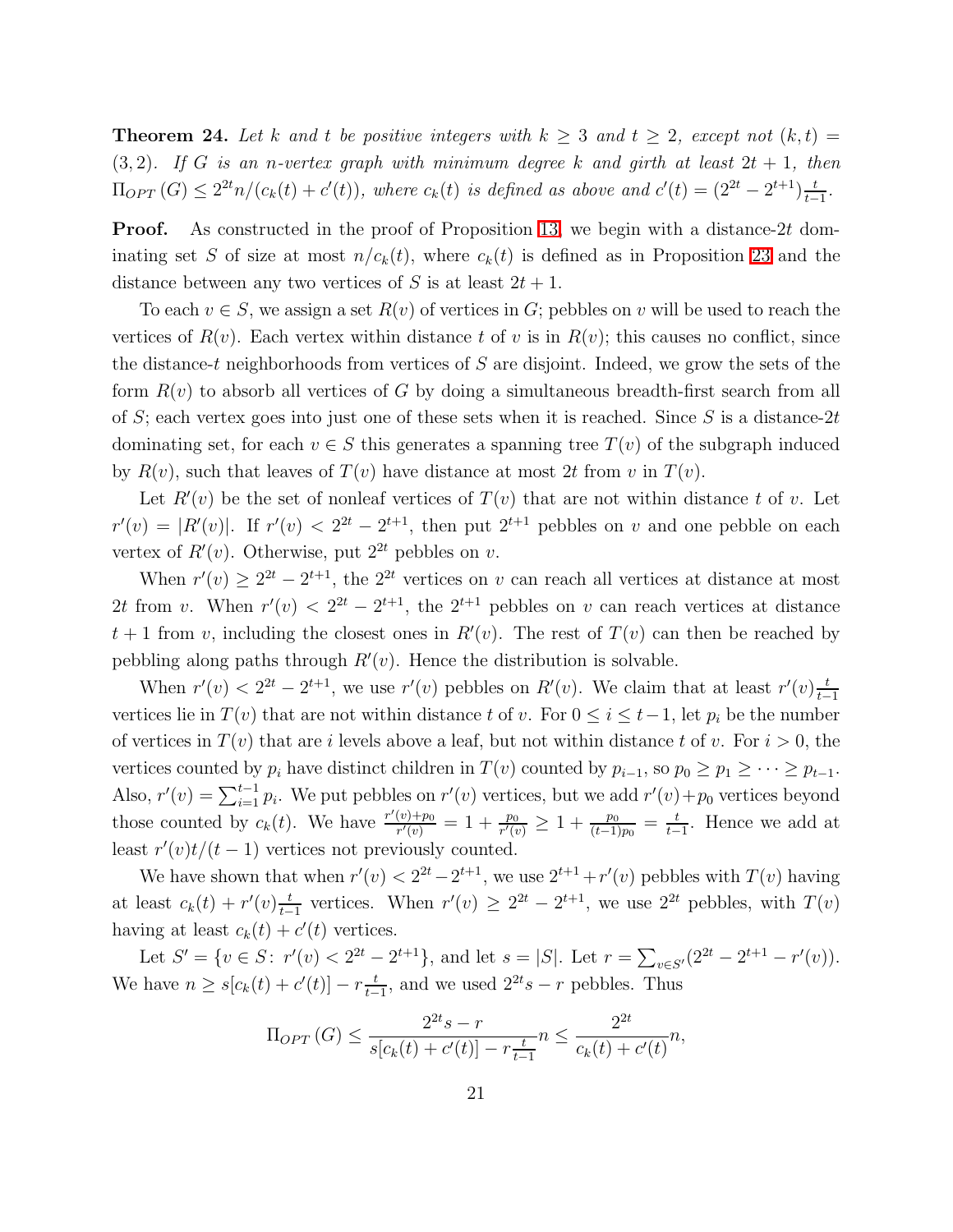where the last inequality uses that  $2^{2t}/(c_k(t) + c'(t)) < (t-1)/t$  when  $k \ge 3$  and  $t \ge 2$  and  $(k, t) \neq (3, 2).$  $\Box$ 

Since  $c'(t) \geq 2^{2t}$  and  $c_4(t) = 1 + (4^t - 1)(5/3)$ , the resulting upper bound on  $\Pi_{OPT}(G)/n(G)$ when  $k = 5$  tends to 3/8 as  $t \to \infty$ . For  $k = 2$ , always  $\Pi_{OPT}(C_n) = \lceil 2n/3 \rceil$ . Thus it is natural to ask whether the behavior we noted for  $k \geq 6$  also holds for  $3 \leq k \leq 5$ .

Question 25. For  $k \in \{3,4,5\}$ , does there exist  $f_k(t)$  such that  $\lim_{t\to\infty} f_k(t) = 0$  and graphs with minimum degree k and girth at least  $2t + 1$  satisfy  $\Pi_{OPT}(G)/n(G) \leq f_k(t)$ ?

We have not constructed graphs to show that the bound in Theorem [24](#page-19-2) is sharp, and we do not believe that it is sharp. We present one more result, showing that if  $G$  has girth 4 and minimum degree 4, then  $\Pi_{OPT}(G)$  can be as large as  $n(G)/2$ . This improves the construction in Proposition [16](#page-14-2) for  $k = 3$  by showing that even when triangles are forbidden the same number of pebbles may be needed.

The cartesian product  $G \Box H$  of graphs G and H is the graph with vertex set  $V(G) \times V(H)$ such that  $(u, v)$  is adjacent to  $(u', v')$  if and only if (1)  $u = u'$  and  $vv' \in V(H)$  or (2)  $v = v'$ and  $uu' \in E(G)$ . Note that  $G \square H$  contains a copy of H for each vertex of G and a copy of  $G$  for each vertex of  $H$ .

In particular,  $C_m \Box K_2$  and  $P_m \Box K_2$  are circular and linear "ladders"; two copies of the cycle or path, with corresponding vertices from the two copies adjacent. We call the  $m$  copies of  $K_2$  the rungs of the graph. In  $C_m \square K_2$ , exchanging the matching joining two rungs for the other possible matching joining them yields a graph isomorphic to the graph formed from a 2*m*-cycle by adding chords joining opposite vertices (those at distance m along the cycle). This graph has been called the "Möbius ladder", so we denote it by  $M_m$ .

The graphs  $C_m \Box K_2$  and  $M_m$  are special cases of the construction in Theorem [19](#page-16-1) with  $m = r$  and  $s = 2$ . The lower bound there is  $4m/5$ ; this result improves that bound. To prove the lower bound, we need to characterize the optimal 2-solvable distributions on paths. For this we need an analogue of Lemma [7](#page-9-0) for 2-solvable distributions.

<span id="page-21-0"></span>**Lemma 26.** Every connected graph with at least three vertices (other than a cycle) has a smooth minimal 2-solvable distribution that gives at most two pebbles to each leaf.

**Proof.** We apply smoothing moves to a minimal 2-solvable distribution on such a graph G. Since every vertex is 2-reachable, every vertex has a 2-reachable neighbor, and hence the result of a smoothing move is also a 2-solvable distribution, by Lemma [17.](#page-15-0) We showed in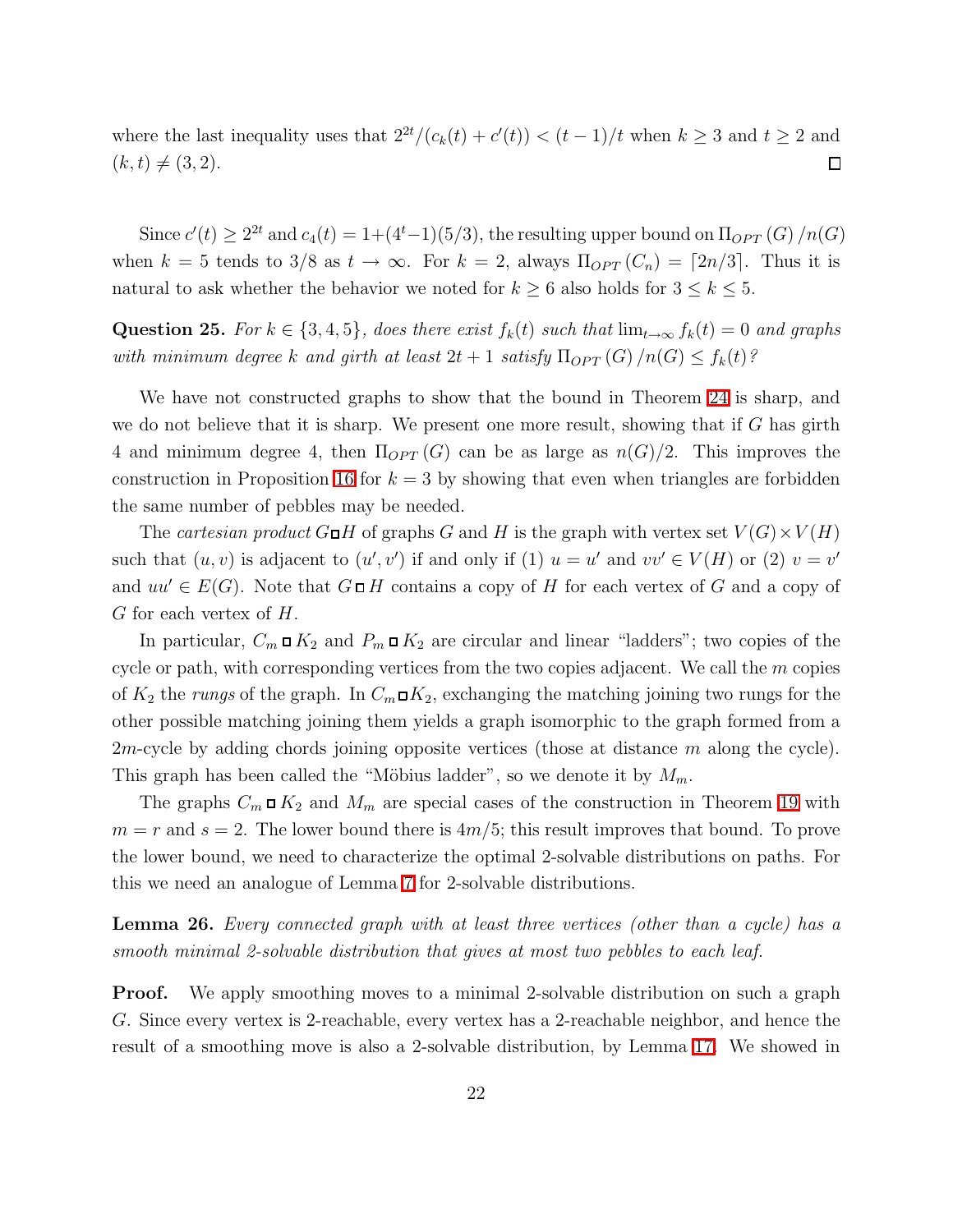the proof of Lemma [7](#page-9-0) that when  $G$  is not a cycle only finitely many smoothing moves can be made, so we obtain a smooth minimal 2-solvable distribution D.

Suppose now that  $D(v) > 2$  for some leaf v. Let u be its neighbor, and let  $j = D(u)$  and  $k = D(v) \geq 3$ . Obtain D' from D by setting  $D'(v) = 1$  and  $D'(u) = j + k - 2$ ; leave other values unchanged. Now  $D'$  starts with at least as many pebbles on u as v could send there under D to help pebble other vertices. If  $j + k \geq 4$ , then  $D'(u) \geq 2$  to provide a second pebble for v. Otherwise,  $(j, k) = (0, 3)$ ; now v can send only one pebble to u under D, so the 2-solvability of  $D$  requires that another pebble can be moved to join the pebble on  $u$  under D'; they can then provide a second pebble for v. Hence D' is 2-solvable, but  $|D'| < |D|$ , which contradicts the minimality of  $D$ .  $\Box$ 

<span id="page-22-0"></span>A slightly longer case analysis ensures a smooth 2-solvable distribution with at most one pebble on each leaf, but we will not need this.

**Theorem 27.** Every 2-solvable distribution on  $P_n$  has at least  $n + 1$  pebbles. Furthermore, the 2-solvable distributions with  $n+1$  pebbles consist of "prime segments" separated by single unoccupied vertices, where a prime segment is a path with either  $(1)$  two pebbles on one vertex and one pebble on all other vertices, or  $(2)$  three consecutive vertices having  $0, 4, 0$ pebbles, respectively, and one pebble on all other vertices.

**Proof.** We use induction on n; when  $n \leq 2$  the unique minimal 2-solvable distributions have  $n + 1$  pebbles and are prime segments, as claimed. Consider  $n \geq 3$ .

By Lemma [26,](#page-21-0) there is a smooth 2-solvable distribution  $D$  having at most two pebbles on each endpoint. By Lemma [8,](#page-10-0) the endpoints cannot be unoccupied. If every vertex is occupied, then 2-solvability requires some vertex to have two pebbles, and then the minimal distributions have  $n + 1$  pebbles and form a single prime segment.

We may therefore assume that some internal vertex  $v$  is unoccupied. By Lemma [8,](#page-10-0) 2reachability of v requires one pebble to arrive from each side. Since two pebbles cannot arrive at v from one side, pebbles on one side of v cannot be used to obtain 2-solvability of any vertex on the other side. Hence  $P_n - v$  consists of two subpaths, each inheriting a 2-solvable distribution (each neighbor of  $v$  is 2-reachable using only pebbles on that side, because each can provide a pebble to v). With these paths having l and  $n-1-l$  vertices, the induction hypothesis requires  $l + 1 + n - l$  pebbles in D, and it also completes the decomposition into prime segments after the split at v.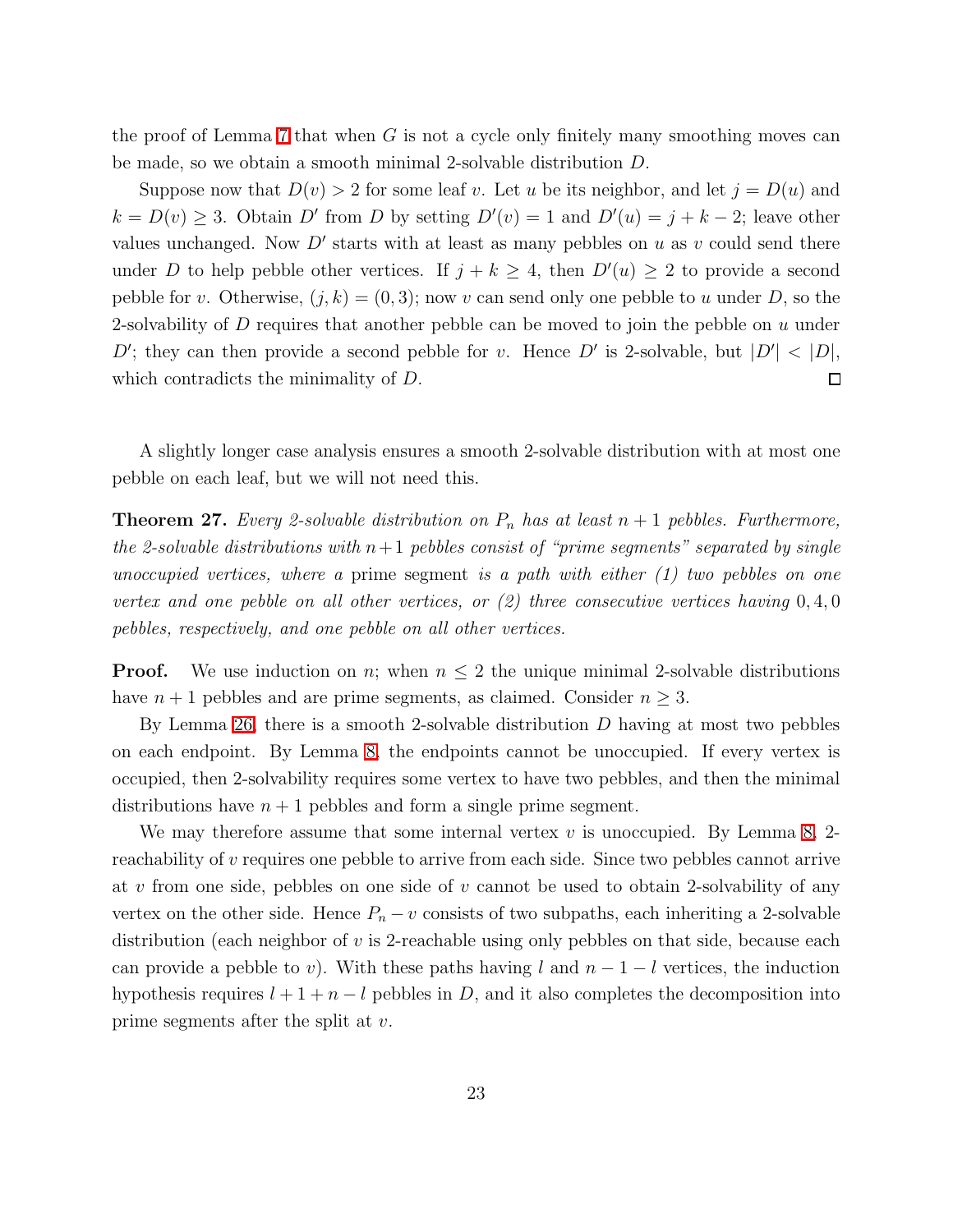We now consider other optimal 2-solvable distributions on  $P_n$ , not necessarily smooth. The transformation in Lemma [26](#page-21-0) shows that optimal 2-solvable distributions have at most two pebbles on each leaf, smooth or not. Since smoothing moves preserve 2-solvability but do not discard pebbles, a smoothing move on an optimal 2-solvable distribution will not leave a leaf with at least three pebbles. Hence we can obtain all optimal 2-solvable distributions by "inverting" smoothing moves starting with the distributions we have described.

Such an inversion move changes consecutive pebble values  $(i, j, k)$  to  $(i - 1, j + 2, k - 1)$ , where  $i, j, k \geq 1$ . Since all values are positive, we can never make an unoccupied vertex occupied by such a move, so the three positions must be within a single original prime segment. We claim that the inversion move maintains the property that 2-solvability within the segment requires pebbles to flow out from the unique vertex with most pebbles on the segment, and pebbles never cross an unoccupied internal vertex. Maintaining these properties, we can never make an inversion move with  $j = 1$ , because by symmetry we may assume  $i = 1$ , and the newly unoccupied vertex would not be 2-reachable. Hence the only possible inversion moves change  $(1, 2, 1)$  to  $(0, 4, 0)$ , and there can only be one of these within a prime segment. Segments formed by surrounding  $(0, 4, 0)$  with single-pebble vertices are 2-solvable, so this completes the description of the optimal 2-solvable distributions.  $\Box$ 

<span id="page-23-0"></span>**Theorem 28.**  $\Pi_{OPT}(C_m \square K_2) = \Pi_{OPT}(P_m \square K_2) = \Pi_{OPT}(M_m) \ge m$  for  $m \ge 2$ . Equality holds except for  $m \in \{2, 5\}$ .

**Proof.** We first provide constructions (except when  $m \in \{2, 5\}$ ) to show that the lower bound is sharp. Observe that three pebbles on one rung can reach all vertices on the two neighboring rungs. Also, four pebbles on two adjacent rungs (two each at opposite corners of the resulting 4-cycle) can reach all vertices on the two neighboring rungs. We can cover the graph with disjoint sets of three or four rungs unless  $m \in \{2, 5\}$ . For  $m = 5$ , six pebbles suffice. For  $m = 2$ , actually  $M_2 = K_4$  and two pebbles suffice, but  $C_2 \square K_2$  and  $P_2 \square K_2$ degenerate to 4-cycles and need a third pebble.

For the lower bound, we use induction on m. For  $m = 1$  and  $m = 2$ , note that  $\Pi_{OPT}(P_m \square K_2) = m + 1$ . Now consider  $m \geq 3$ . Since  $P_m \square K_2 \subseteq C_m \square K_2$ , it suffices to prove the lower bound for  $C_m \square K_2$ . The argument for  $C_m \square K_2$  is valid also for  $M_m$ .

Consider an optimal solvable distribution D with  $|D| \leq m$ ; we show that equality holds. If some pebbling sequence from  $D$  results in a rung having two pebbles, then collapsing that rung to a vertex yields a graph and distribution under which the resulting vertex is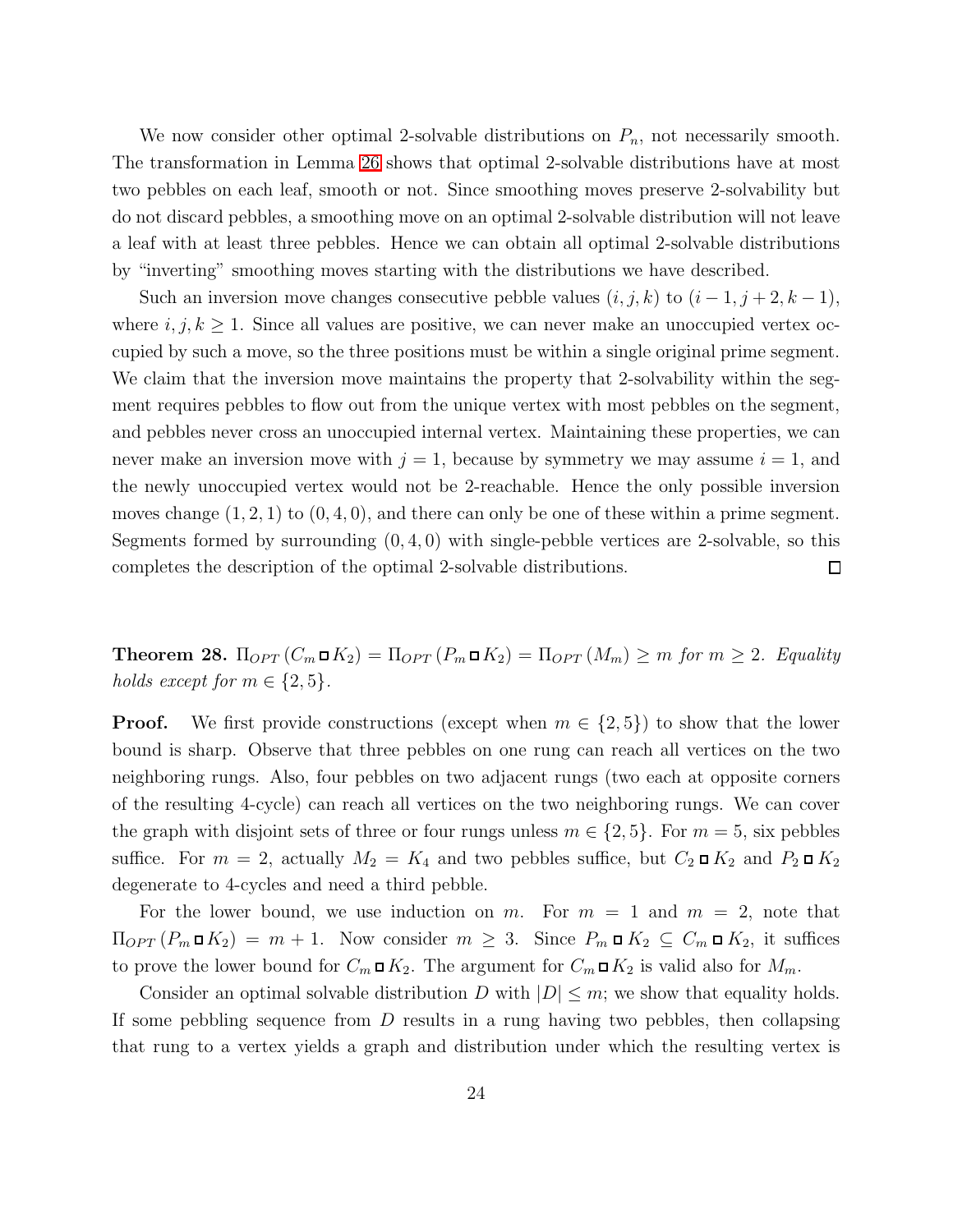2-reachable, so we say that the rung is 2-reachable under D. If at least  $m-1$  rungs are 2-reachable, then collapsing each rung to a vertex yields a distribution  $D'$  on  $C_m$  under which  $m-1$  vertices are 2-reachable. Lemma [18](#page-16-0) then yields  $|D| = |D'| \ge m$ .

Now suppose that at least two rungs R and R' are not 2-reachable under D. The pebbles that arrive in pebbling sequences to reach the two vertices of  $R$  arrive from the same direction; otherwise, since no pebble can ever emerge from  $R'$ , the two pebbling sequences can be performed independently and R is 2-reachable.

Since both sequences reach R from the same side, and no pebble can emerge from R to the other side (because R is not 2-reachable), D remains solvable on the graph obtained by deleting the edges from  $R$  to that rung. If there are two nonadjacent rungs that are not 2-solvable, then doing this for those two rungs splits D into solvable distributions on  $P_i \Box K_2$ and  $P_{m-i} \square K_2$ , for some i with  $1 \leq i \leq m-1$ . The induction hypothesis applies to both subgraphs, and we obtain  $|D| \geq m$ .

In the remaining case, there are exactly two rungs  $R$  and  $R'$  that are not 2-reachable, and they are consecutive. A rung that is not 2-reachable is unoccupied, because if there is one pebble on it, then the sequence to reach the other vertex requires bringing another pebble to the rung. Furthermore, the pebbling sequences that move two pebbles to other rungs cannot use vertices in  $R$  or  $R'$ , since they are not 2-reachable.

Therefore, deleting R and R' and collapsing the remaining rungs yields a 2-solvable distribution D' on  $P_{m-2}$ . If  $|D'| \geq m$ , we have the desired result. Otherwise, D' is a minimal 2-solvable distribution on  $P_{m-2}$ . We use the description of all such distributions, obtained in Theorem [27.](#page-22-0)

Let S be the rung other than  $R'$  that neighbors  $R$ ; in the collapsed path, S is an endpoint. Under  $D'$ , S can receive two pebbles from its neighbor if the prime segment ends  $0$ , or one pebble from its neighbor to join its original pebble if the segment ends with 1, or no pebbles to join its two original pebbles if the segment ends with 2. In no case can S receive a third pebble. Also, each case leaves no choice in the uncollapsed original distribution D about which vertex of the rung  $S$  receives the extra pebble or pair. Without getting a third pebble to S or being able to move two pebbles to either vertex of S, it is not possible under D to reach each vertex of R.  $\Box$